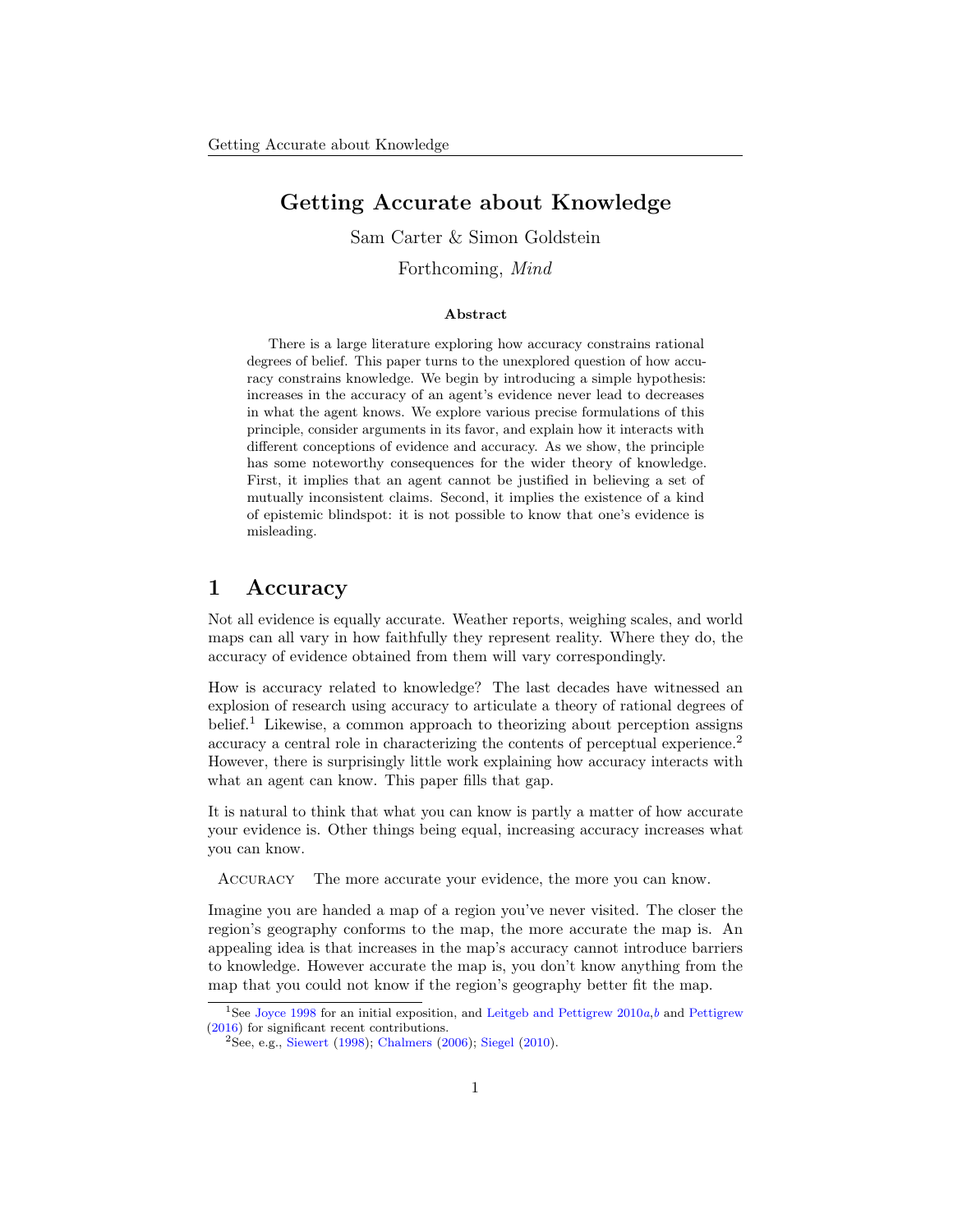Or take another case. Imagine you are given a class register which records each student as present or absent. The register contains an error wherever an absent student is marked present, or a present student absent. However many errors there are in the register, you don't get to know anything about class attendance that you could not know if some errors had been corrected.

Accuracy articulates this idea by positing a connection between how closely the world conforms to your evidence and how much you get to know. In this way, it constitutes a substantive proposal about the relationship between evidence and knowledge. We investigate this proposal in what follows. Our primary goal is exploratory, not polemical. Rather than defending a specific position on our various formulations of Accuracy, we instead clarify their consequences and show how they interact with various theories of evidence, accuracy, and knowledge. In doing so, we hope to highlight some surprising implications of what may, initially, appear a relatively innocuous principle. This project can be understood as identifying and critically assessing ideas tacit in a significant strand of recent work in epistemology, including [Williamson](#page-27-3) [\(2013\)](#page-27-3); [Goodman](#page-25-1) [\(2013\)](#page-25-1); [Goodman and Salow](#page-25-2) [\(2018,](#page-25-2) [manuscript\)](#page-25-3), and [Littlejohn and Dutant](#page-26-3) [\(2020\)](#page-26-3). This work has generally limited its attention to knowledge in specific domains (e.g., perceptual knowledge, inductive knowledge, etc.). Our aim, in contrast, is to assess the tenability of endorsing Accuracy generally.

The paper proceeds as follows: §[2](#page-1-0) explores what exactly Accuracy says, developing different formulations of the principle which vary in strength. §[3](#page-4-0) presents three arguments in favor of Accuracy, involving (i) anti-skepticism; (ii) normality; and (iii) Gettierization. §[4](#page-8-0) considers a variety of substantive conceptions of when evidence is accurate, drawing on existing literatures on truthlikeness and rational credence. Finally, §[5](#page-17-0) addresses the consequences of Accuracy for justification and knowledge. First, Accuracy suggests that justified beliefs must be mutually consistent. Second, Accuracy requires the existence of epistemic blindspots regarding one's own inaccuracy, ruling out the possibility of knowing that one's evidence is misleading.

# <span id="page-1-0"></span>2 Accuracy principles

Accuracy relates accuracy, evidence, and knowledge. To see what it says, we need a bit more precision. Given a domain of worlds,  $W$ , we represent the epistemic position of a designated agent in terms of a family of operations on W. We identify propositions with sets of worlds and assume that for any set of propositions, P, its intersection,  $\bigcap P$ , is also a proposition. To represent what is epistemically accessible to the agent, we let  $K$  be a function which maps each world to the set of propositions the agent is in a position to know there. That is,  $p \in K(w)$  iff the agent is in a position to know p at w.<sup>[3](#page-1-1)</sup> To represent the agent's evidential state, we let  $E$  be a partition of  $W$  according to the agent's

<span id="page-1-1"></span> ${}^{3}$ Given concerns of the kind raised in [Heylen](#page-26-4) [\(2016\)](#page-26-4) and [Hawthorne](#page-26-5) [\(Forthcoming\)](#page-26-5) we do not assume that what an agent is in a position to know is closed (that is, it is not required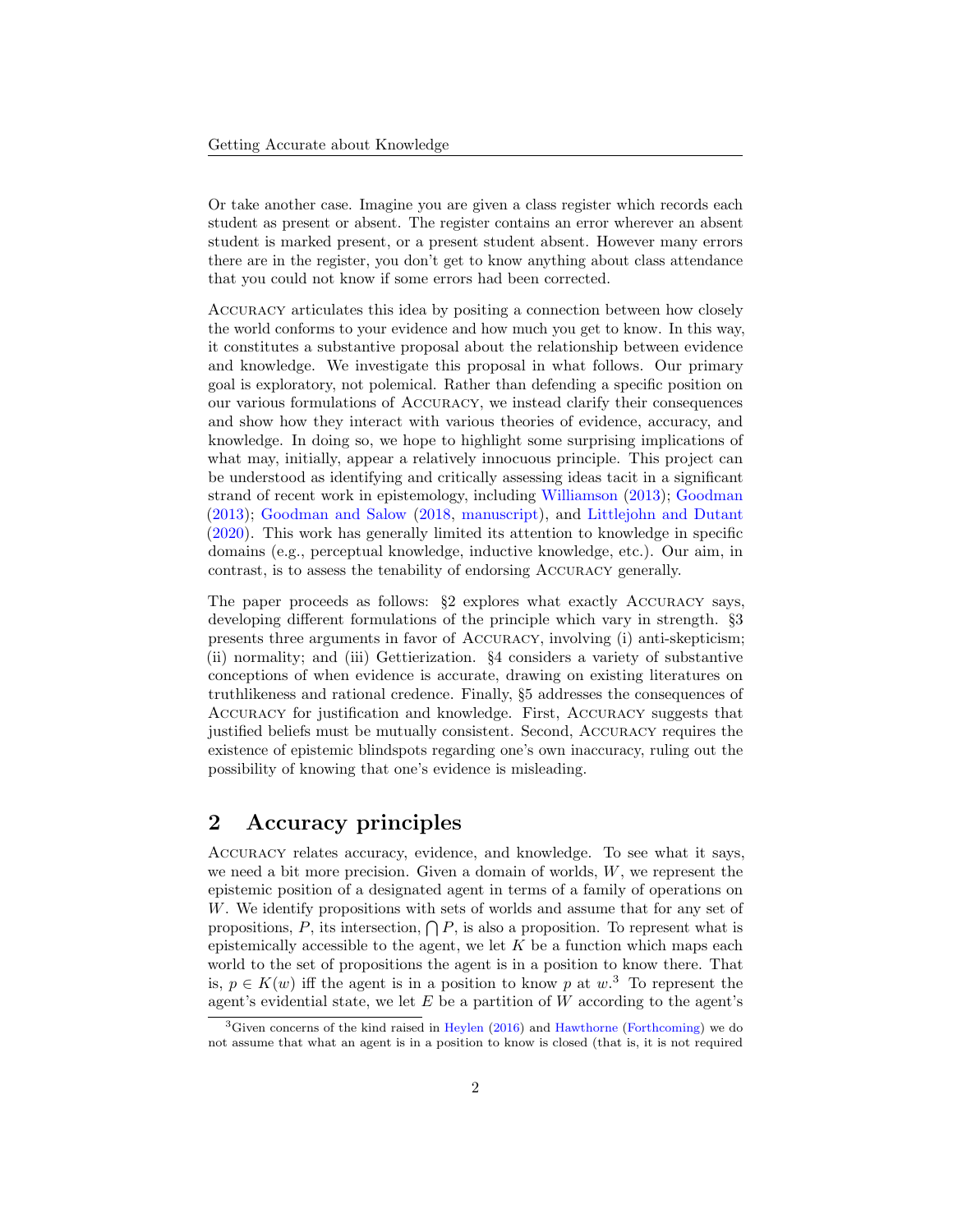evidence. That is,  $E(w)$  is the set of worlds at which the agent's evidence is the same as at  $w$ . To model accuracy (the gradable property, not the principle) we introduce a relation,  $\leq$ , of comparative accuracy over worlds.  $w \leq v$  iff the agent's evidence is at least as accurate at v as it is at w. We assume that  $\leq$  is reflexive and transitive (that is, it is a pre-order).

There are a variety of ways an accuracy ordering might be determined. In §[4,](#page-8-0) we consider two broad families of approaches. On the first, an agent's evidence is represented by a set of propositions. How accurate the evidence is at a world is a matter of how well the set of propositions approximate the way things are at that world. On the second, in contrast, an agent's evidence is represented by a probability measure. How accurate the evidence is at a world is a matter of how close that measure comes to correctly predicting how things are at the world.

Considering concrete approaches to accuracy can help us to theorize about its formal features. Different approaches will yield accuracy orders with different structural properties. However, we do not intend to treat accuracy as a purely theoretical posit. We have a pre-theoretic grasp on the conditions under which, e.g., a register or map will be more or less accurate. The success of different approaches to accuracy will ultimately depend on how well they capture our pre-theoretic understanding of accuracy. And this pre-theoretic understanding is, we want to suggest, sufficient to give us at least a provisional grasp of what different precifications of Accuracy entail.

We will interpret ACCURACY as silent about differences in knowledge between worlds with different evidence. There is no obvious generalization to be made regarding the difference in what you can know from a more detailed but less accurate map and what you can know from a less detailed but more accurate map of the same region. Accordingly, our interpretation of Accuracy compares only what is known across worlds with the same evidence.

We now introduce our first precisification of ACCURACY. STRONG ACCURACY says that if  $w$  and  $v$  have the same evidence and the evidence is at least as accurate at v as at w, then anything the agent can know at w she can know at v.

```
STRONG ACCURACY For all v \in E(w), if w \leq v, then K(w) \subseteq K(v).
```
It is important to note that STRONG ACCURACY concerns not what an agent in fact knows, but what she is in a position to know. Knowledge depends not only on evidence but also on belief. An agent may know less at  $v$  than  $w$  simply because she believes less at  $v$ . Accordingly, if it is to be at all plausible, it crucial that STRONG ACCURACY is framed in terms of an epistemic state which does not entail belief.

Even taking this into account, a natural objection to Accuracy is that it still makes what an agent can know overly dependent upon evidence. In particular,

that, for  $X \subseteq K(w), \bigcap X \in K(w)$ . However, we do assume that an agent can be a position to know p only if p is true (that is, it is  $w \in \bigcap K(w)$ ).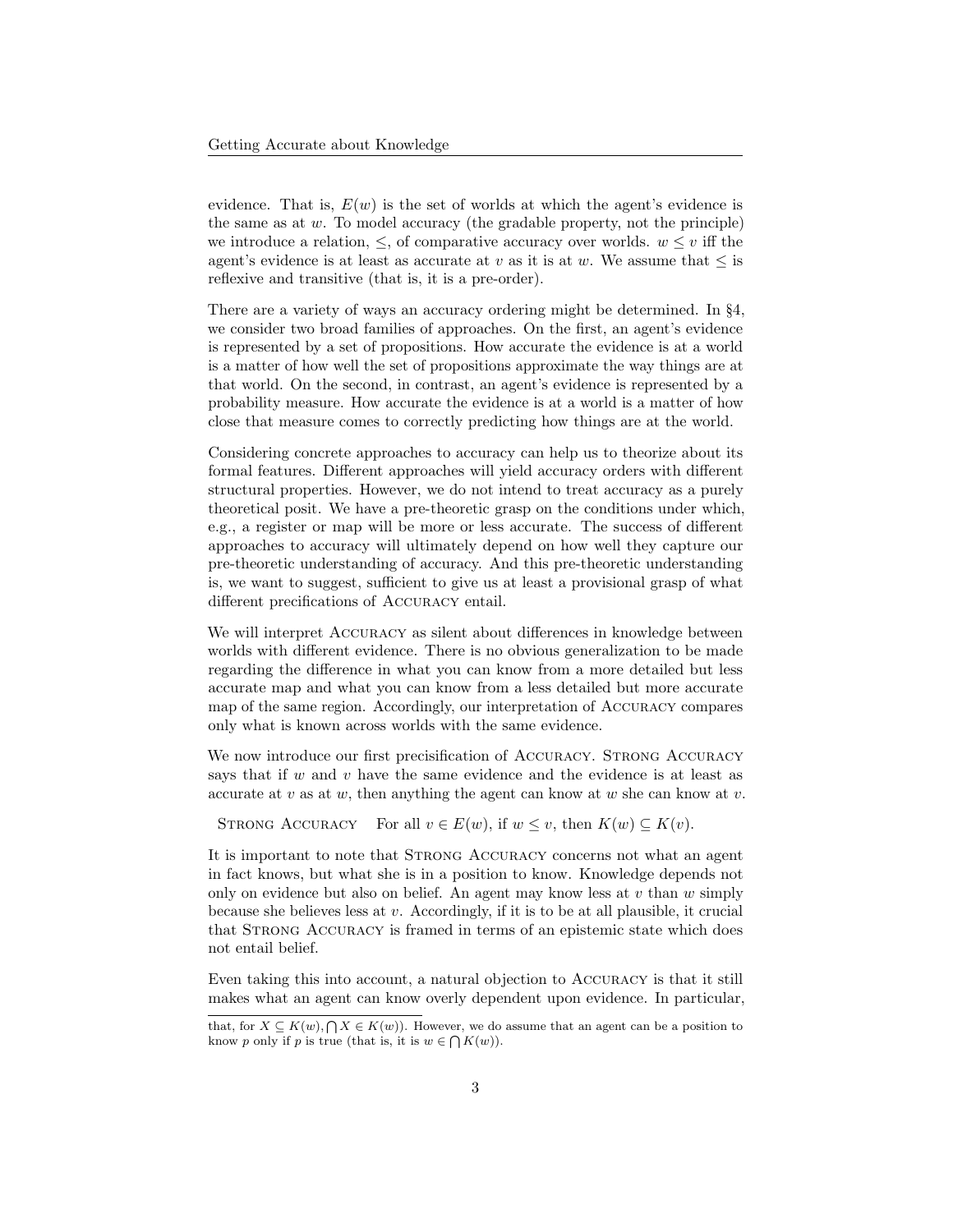it implies that in any pair of cases which agree on how accurate one's evidence is, one is in a position to know exactly the same propositions on the basis of that evidence. Yet can't other factors, such as luck, influence what you can know?

One response to the latter problem is to treat STRONG ACCURACY as a thesis about knowledge in an idealized setting, one in which such factors are presumed to be absent. Even if it holds only under special conditions, investigating consequences of the strong version of the principle might nevertheless teach us something about the relationship between evidence and knowledge more generally.

Alternatively, we can weaken Strong Accuracy to allow for the possibility of factors besides accuracy affecting how much one knows. Weak Accuracy says that for any world, w, it is possible to find a world v with the same evidence which is at least as accurate as  $w$ , and where at least as much can be known as at any world z no more accurate than w.

WEAK ACCURACY There is some  $v \in E(w)$  such that  $w \leq v$  and for all  $z \in$  $E(w)$ , if  $z \leq w$ , then  $K(z) \subseteq K(v)$ .

WEAK ACCURACY is weaker than STRONG ACCURACY. It says that increases in accuracy are compatible with knowing everything that could be known if the evidence was less accurate. In this way, Weak Accuracy says that accuracy is not a barrier to knowledge.

It is also worth considering even weaker versions of Accuracy. Very Weak Accuracy reverses the scope of quantifiers in Weak Accuracy:

| VERY WEAK | For all $z \in E(w)$ , if $z \leq w$ , then there is some $v \in E(w)$ |
|-----------|------------------------------------------------------------------------|
| ACCURACY  | such that $w \leq v$ and $K(z) \subseteq K(v)$ .                       |

Very Weak Accuracy is weaker than Weak Accuracy. It requires only that for each world z less accurate than  $w$ , it is possible to find a world  $v$  at least as accurate as  $w$  where at least as much can be known. VERY WEAK ACCURACY is very weak. It is compatible with there being two worlds,  $v_1$  and  $v_2$ , which are less accurate than w, even though there is no world as accurate as w where you know at least as much as you do in both  $v_1$  and  $v_2$ .

Throughout, we use 'Accuracy' to refer to the informal principle stated in §[1,](#page-0-2) understood as the disjunction of the precise principles above. We refer to Accuracy when the differences between each formulation are irrelevant.

Accuracy's implications depend on the structure of comparative accuracy. We focus on two structural properties in particular. CONNECTEDNESS says that any two worlds with the same evidence can be compared for accuracy (so that  $\leq$  is a total pre-order over each cell of E). DIRECTEDNESS is weaker than CONNECTEDNESS. It says that for any two worlds with the same evidence, there is a world with the same evidence at which that evidence is at least as accurate as at both.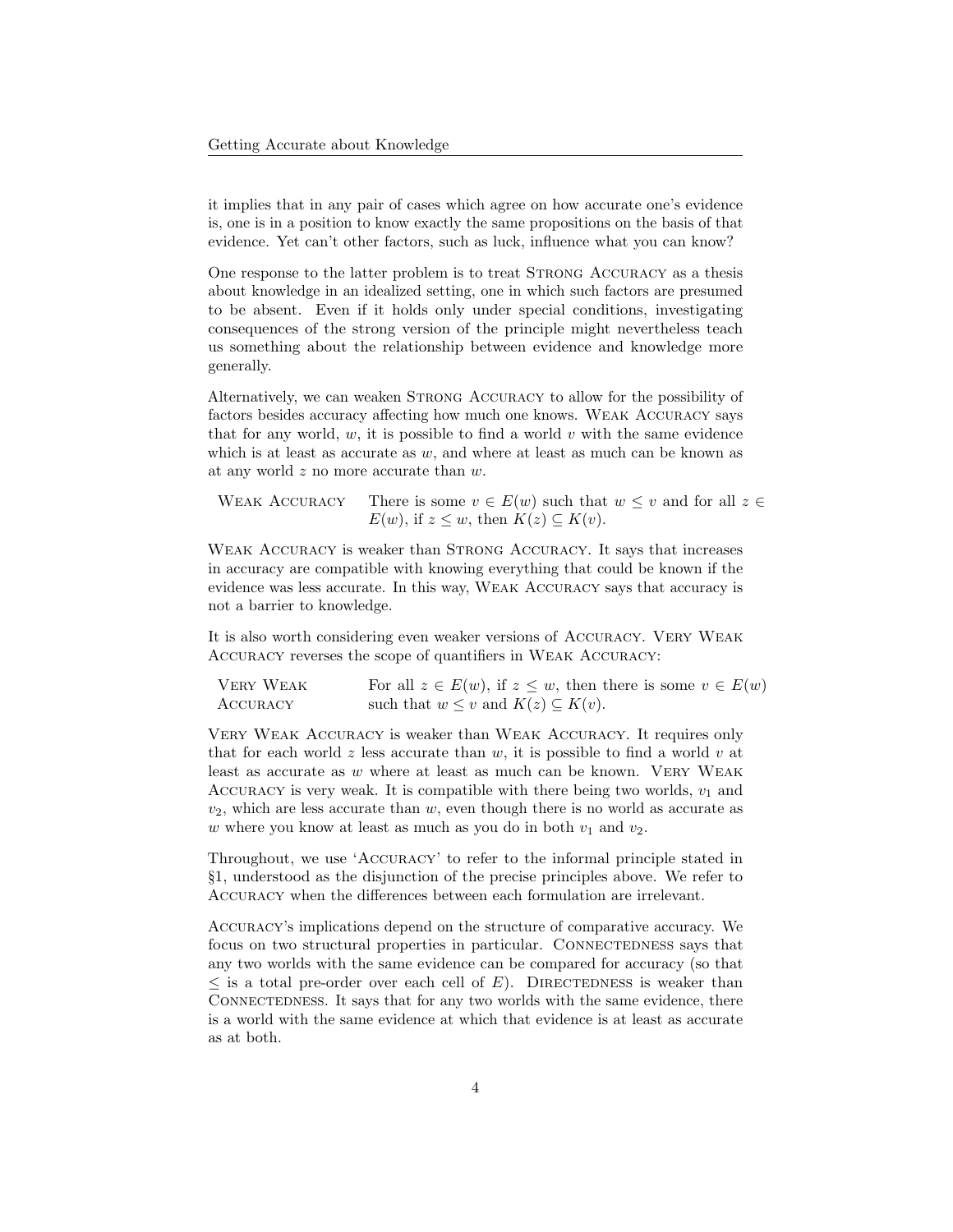| <b>CONNECTEDNESS</b> | If $v \in E(w)$ then either $v \leq w$ or $w \leq v$ .                                   |
|----------------------|------------------------------------------------------------------------------------------|
| <b>DIRECTEDNESS</b>  | If $v \in E(w)$ then there is some $z \in E(w)$ such that $v \leq z$<br>and $w \leq z$ . |

Later, we'll see that different conceptions of accuracy disagree about what structural properties it has. And, in turn, these differences have important downstream implications for what accuracy predicts Accuracy about knowledge and justification.

We now consider three arguments for Accuracy.

## <span id="page-4-0"></span>3 Arguments for Accuracy

A number of existing theories take something like Accuracy for granted (at least when restricted to knowledge in specific domains). Recent work on perceptual knowledge adopts it as a starting point in theorizing about inexactness [\(Stalnaker](#page-27-4)  $(2006, 2015)$  $(2006, 2015)$  $(2006, 2015)$ ; [Williamson](#page-27-3)  $(2013)$ ; [Goodman](#page-25-1)  $(2013)$ ; Cohen and Comesaña  $(2013)$ ). And it is also tacit in work relating normality and knowledge [\(Greco](#page-26-6) [\(2014\)](#page-26-6); [Goodman and Salow](#page-25-2) [\(2018\)](#page-25-5); [Beddor and Pavese](#page-25-5) (2018); [Loets](#page-26-7) [\(forthcoming\)](#page-26-7)).<sup>[4](#page-4-1)</sup> While ACCURACY is sometimes assumed implicitly, it is rarely defended explicitly. This section develops three arguments for it. None are conclusive, but each reveals something interesting about the principle.

### <span id="page-4-2"></span>3.1 Anti-Skepticism

A preliminary argument for Accuracy is that it systematizes our judgments about the skeptical predicament and extends these judgments to various levels of skeptical threat.

Anti-skepticism says that there is an asymmetry between the good case, where evidence is accurate, and the bad case, where it isn't. Despite being indiscriminable by appearance, some propositions unknowable in the bad case are knowable in the good case. The difference in accuracy across the two cases generates a difference in what can be known.

Not all bad cases are equally bad, however; there is an epistemic difference between a slow clock and a stopped clock. The basic anti-skeptical position is silent about this difference. It says nothing about how knowledge varies between mediocre and catastrophic cases. It is also silent on how much can be known in bad cases in general.

Accuracy fills this gap, supplementing the basic anti-skeptical position in two ways. First, both strong and weak formulations of Accuracy strengthen

<span id="page-4-1"></span><sup>&</sup>lt;sup>4</sup>In recent work, [Carter and Goldstein](#page-25-6) [\(2021\)](#page-25-6) and [Goodman and Salow](#page-25-3) [\(manuscript\)](#page-25-3) draw connections between these literatures and question their shared presuppositions.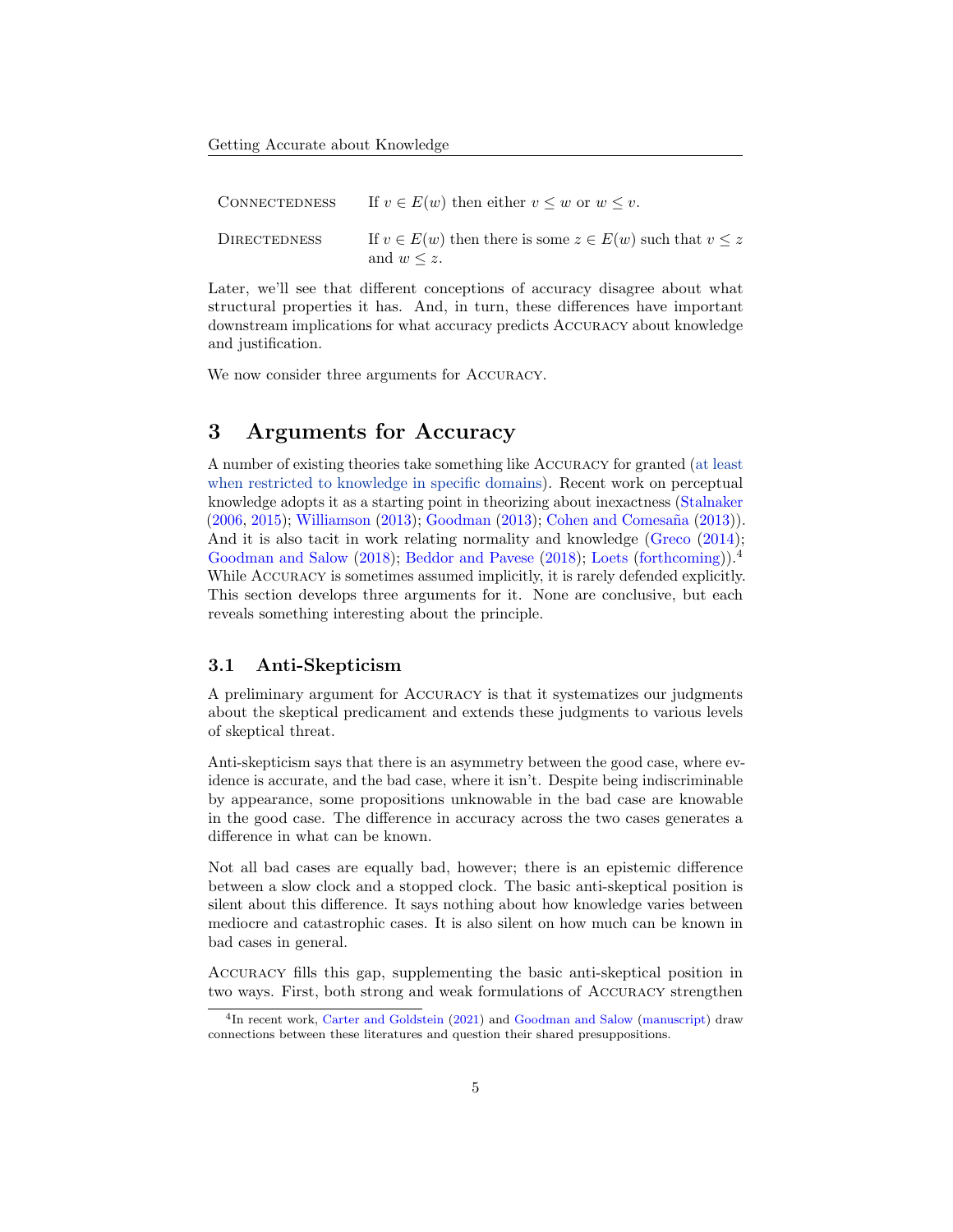anti-skepticism by clarifying the epistemic difference between the good and bad cases. Anti-Skepticism simply says that there is something you cannot know in the bad case which you can know in the good case. But this allows that the two cases may be incomparable, in that there are things known in the bad case which are unknown in the good case. Our various accuracy principles constrain this relationship in different ways. STRONG ACCURACY adds to anti-skepticism that one is in at least as good an epistemic position in the good case as in the bad case. Anything which is knowable in the latter is knowable in the former. Weak Accuracy imposes the weaker requirement that there is some good case in which one is in a strictly better position than every bad case. And Very Weak Accuracy implies that there is nothing that can be known in a bad case which cannot be known in some good case.

Second, depending on the strength of precisification adopted, Accuracy can extend anti-skepticism to different gradations of bad case. STRONG ACCURACY says that the magnitude of inaccuracy constrains the magnitude of ignorance. One cannot know more in a catastrophic case than in a mediocre case. In contrast, in the mediocre case, there may be propositions knowable which cannot be known in the catastrophe. Weak Accuracy requires that there is some case in which you can know at least as much as in both the mediocre case and the catastrophe. However, it does not impose any constraint directly on the difference between what can be known at each. Finally, Very Weak Accuracy says nothing about the relationship between the mediocre and catastrophic cases at all.

### 3.2 Independence

A second argument for Accuracy relies on the premise that accuracy is in a certain sense independent from other factors relevant to knowledge. Strong ACCURACY says that inaccuracy is a barrier to knowledge. You can't know  $p$  at w unless p can be known at any world where your evidence is at least accurate. The primary objection to STRONG ACCURACY above was that it is not the only barrier to knowing. Other factors may intervene to block knowledge without implying a decrease in accuracy. Where such a factor is absent at  $w$  yet present at a more accurate  $v, p$  may be unknown at  $v$  despite being known at  $w$ .

One kind of barrier is lack of justification: to be in a position to know  $p$ ,  $p$  must be appropriately justified by your evidence. Another kind of barrier is falsity: regardless of how strong your evidence, you are not in a position to know  $p$  if  $p$ is false. And even among propositions which are justified and true, gettierization is a third kind of barrier: being in a position to know  $p$  requires more than a lucky connection between your evidence and the world.

Very Weak Accuracy follows from the idea that any barriers to knowledge beyond accuracy are independent of accuracy. That is, if the absence of barriers to knowing some propositions is compatible with the evidence, then the absence of those barriers is compatible with the evidence having any higher level of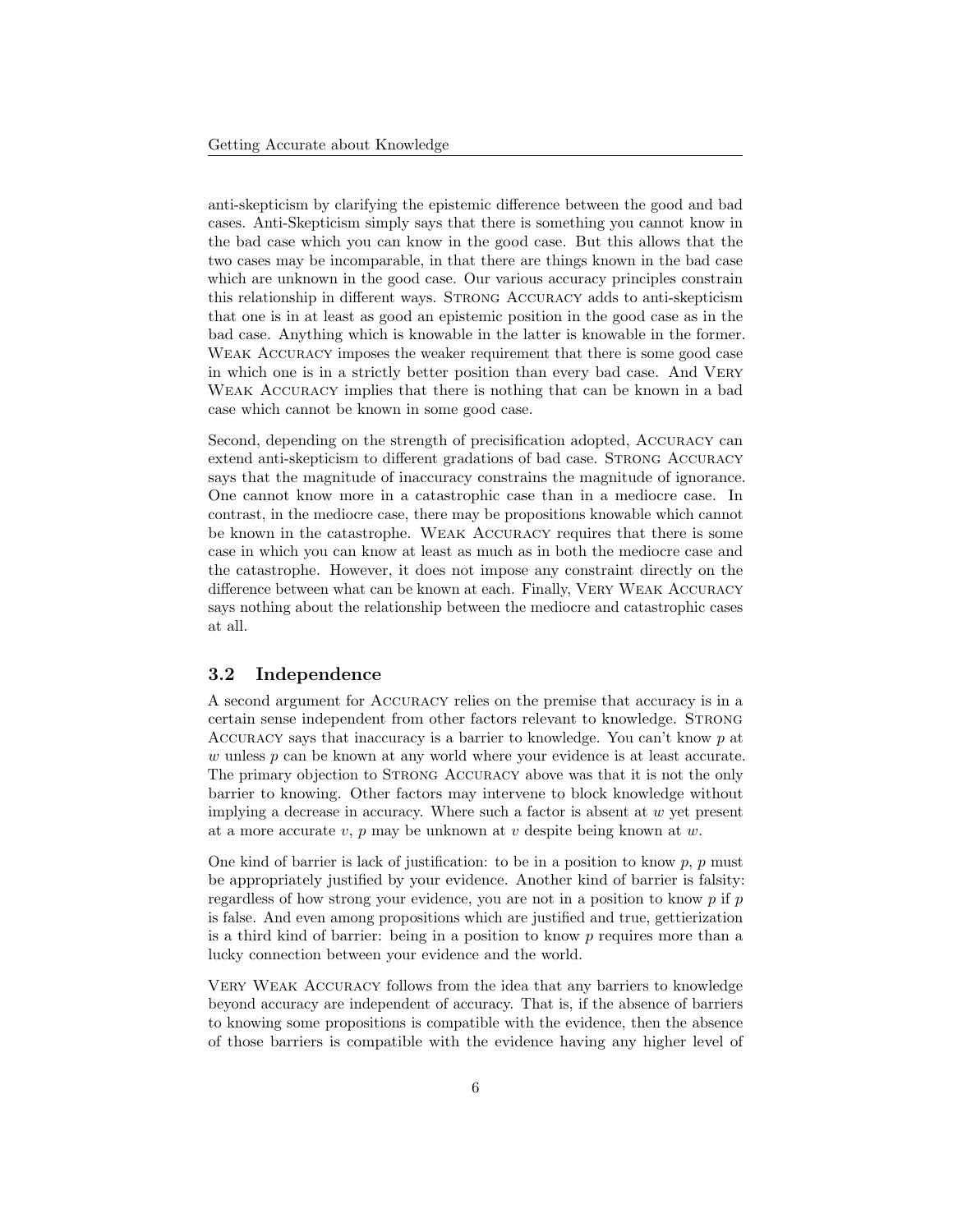#### accuracy.

Why accept this? First, consider justification. On the assumption that justification (of the kind required for being in a position to know) supervenes on evidence, if a set of propositions is justified in some world in  $E(w)$ , it is justified in every world in  $E(w)$ . So trivially, that set of propositions being justified will be compatible with any level of accuracy across  $E(w)$ . Next, consider truth. It is plausible that there may be some propositions whose truth sets a limit to the evidence's accuracy. In particular, where the evidence justifies  $\neg p$ , it is plausible that p's truth will be a contributing factor to its inaccuracy. However, where  $p$  is justified by the evidence, it is hard to see how  $p$ 's truth could require that evidence to possess a certain level of inaccuracy.[5](#page-6-0)

Finally, consider gettierization. In many standard Gettier cases, gettierization can vary without any change in accuracy. The well-functioning clock and the stopped clock showing the same time are equally accurate. Not all Gettier cases are like this—sometimes, inaccuracy may be partially constitutive of gettierization. For example, [Williamson](#page-27-3) [\(2013\)](#page-27-3) shows that, in the presence of margin for error constraints, inaccuracy will sometimes give rise to gettierization by itself. Yet there are no cases in which the converse holds.

Suppose that the absence of justification, falsity and gettierization are inde-pendent of accuracy in the sense above.<sup>[6](#page-6-1)</sup> Then as long as these, along with inaccuracy, exhaust the barriers to knowledge, Very Weak Accuracy follows.

VERY WEAK ACCURACY says that for any  $v \in E(w)$  such that  $v \leq w$ , there is some  $z \in E(w)$  at which at least as much can be known. So consider the set of propositions in  $K(v)$ . Each of these propositions is justified, true and ungettierized at  $v$ . So, by the assumption that those barriers to knowledge are independent of accuracy, there is a world at least as accurate as  $w$  at which all of these propositions are justified, true and ungettierized. Call this world  $z$ . By the transitivity of accuracy, we know that  $z$  is at least as accurate as  $v$ . So, as long as these three exhaust the barriers to knowledge, any proposition which can be known at  $v$  can be known at  $z$ .

<span id="page-6-0"></span> $5$  A potential class of counter-examples involve cases in which the evidence justifies the proposition that some proposition justified by the evidence is false. One case of this kind is the preface [\(Makinson](#page-26-8) [\(1965\)](#page-26-8)). As we will discuss later (§[5\)](#page-17-0), preface-like cases present a challenge to Accuracy. We will take seriously the possibility that problems concerning the preface provide a reason to give up (some versions of) Accuracy. However, we will also see that there are a number of ways of resisting this type of counter-example. One option we discuss is to deny DIRECTEDNESS. If DIRECTEDNESS is denied, we can maintain that, even in preface-like cases, for any justified proposition there is some maximally accurate world at which that proposition is true. We simply allow that maximally accurate worlds may be incomparable.

<span id="page-6-1"></span> $6$ What other barriers to knowledge could there be? One possibility is that justified true lottery propositions (propositions that, for some ticket in a fair lottery, that ticket will lose) are unknowable despite being ungettierized (cf. [Hawthorne](#page-26-9) [\(2003,](#page-26-9) 9), [Pritchard](#page-27-6) [\(2008,](#page-27-6) 4)). Recognizing an additional barrier which prevents knowledge of lottery propositions would not present a significant problem for the present argument; holding evidence fixed, lottery propositions appear unknowable independent of accuracy. However, absent an exhaustive list of barriers, the present argument will have to remain less than fully decisive.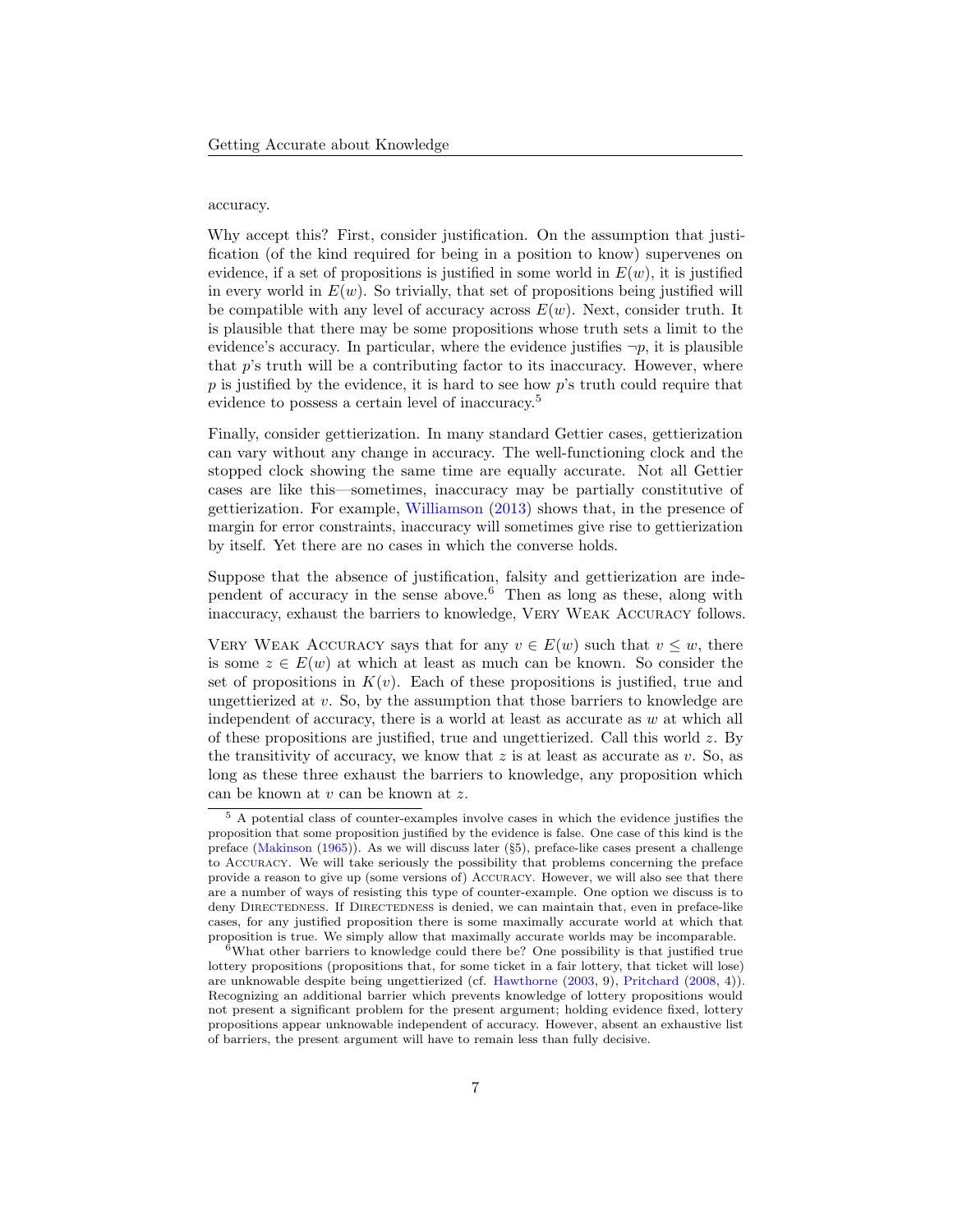The argument above falls short of establishing Weak Accuracy. To extend the argument to Weak Accuracy, we need a stronger form of independence: if the absence of barriers to knowing the propositions in  $X_i$  is compatible with possessing some evidence, for each  $X_i$  in a series  $X_1, ..., X_n$ , then the absence of barriers to knowing propositions in  $\bigcup_{n=1}^{\infty}$  $\bigcup_{i=1} X_i$  is compatible with that evidence being arbitrarily accurate. While there may not be obvious counter-examples to this principle, the considerations discussed above fall short of supporting it.

### 3.3 Normality

Our last argument for Accuracy appeals to the connection between knowledge, normality, and accuracy. A growing body of work appeals to normality in stating conditions on knowledge [\(Greco](#page-26-6) [\(2014\)](#page-26-6); [Stalnaker](#page-27-5) [\(2015\)](#page-27-5); [Goodman and](#page-25-2) [Salow](#page-25-2) [\(2018,](#page-25-2) [manuscript\)](#page-25-3); [Beddor and Pavese](#page-25-5) [\(2018\)](#page-25-5); [Carter](#page-25-7) [\(2019\)](#page-25-7); [Littlejohn](#page-26-3) [and Dutant](#page-26-3) [\(2020\)](#page-26-3); [Carter and Goldstein](#page-25-6) [\(2021\)](#page-25-6); [Goldstein and Hawthorne](#page-25-8) [\(forthcoming\)](#page-25-8); [Loets](#page-26-7) [\(forthcoming\)](#page-26-7)). Its core idea is that worlds can be compared according to the normality of the agent's epistemic situation. While details differ, each of these accounts is committed to the following necessary condition on knowledge:

Knowledge Requires Normality

p can be known at w only if p can be known at any world at least as normal as  $w$ .

Inaccuracy makes an epistemic situation abnormal. Some knowledge-theoretic accounts propose to identify normality with the accuracy of evidence [\(Goodman](#page-25-3) [and Salow](#page-25-3) [\(manuscript\)](#page-25-3), cf. [Carter and Goldstein](#page-25-6) [\(2021\)](#page-25-6); in some places, this identification may restricted, so that it applies only to the accuracy of, e.g., perceptual evidence ). Given this strong assumption, Knowledge Requires NORMALITY immediately entails STRONG ACCURACY.

However, inaccuracy may not be the only contributing factor to abnormality. Inebriation, insomnia, and insanity can also make your epistemic situation less normal, without changing the accuracy of your evidence. Rather than identify normality with accuracy, a more ecumenical approach takes accuracy to constrain normality. The following necessary condition offers one way of articulating this idea:

#### Normality Requires Accuracy

 $v$  is at least as normal as  $w$  only if the evidence at  $v$  is at least as accurate as at w. [7](#page-7-0)

<span id="page-7-0"></span><sup>7</sup>Note that Normality Requires Accuracy is is a necessary but not sufficient condition for one world being at least as normal as another. This is crucial. Gettierization need not be accompanied by inaccuracy. If the converse were also endorsed, this would imply that some worlds in which gettierization is present are as normal as worlds in which it is absent. Yet, in combination with KNOWLEDGE REQUIRES NORMALITY this would impose implausible limitations on what could be known at worlds in which gettierization is absent.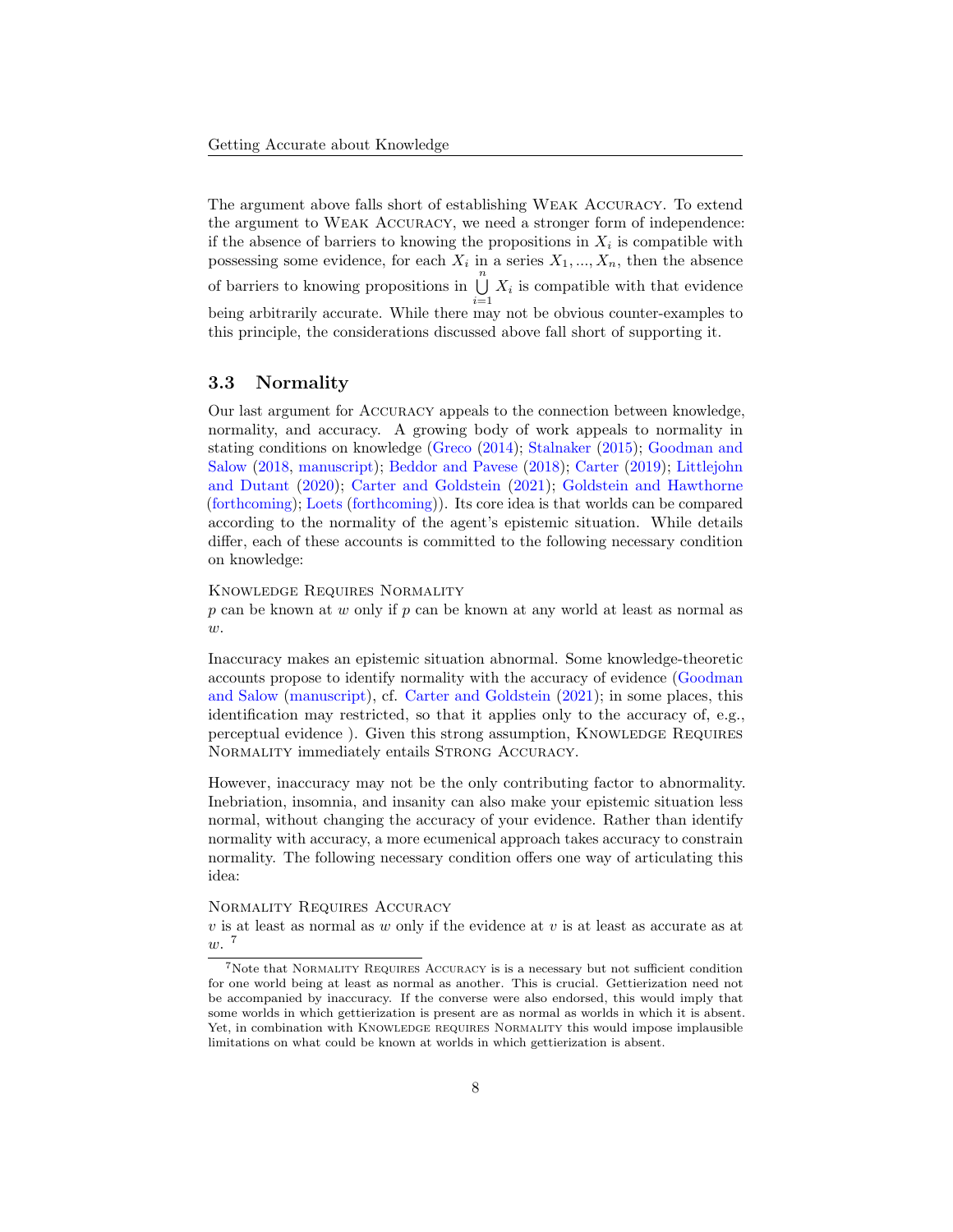Knowledge Requires Normality and Normality Requires Accuracy imply Very Weak Accuracy, as long as it is assumed that the normality ordering is directed among worlds with the same evidence. For suppose that  $z \in E(w)$  and  $z \leq w$ . While w and z need not be comparable for normality, there will be some  $v \in E(w)$  such that z is at least as normal as both. By NOR-MALITY REQUIRES ACCURACY, it follows that  $z \leq v$ . KNOWLEDGE REQUIRES NORMALITY then guarantees that  $K(z) \subseteq K(v)$ , which is what VERY WEAK ACCURACY requires.

We've considered a few arguments for Accuracy. With some prima facie motivation for the principle in place, we now develop several theories of what it takes for the evidence to be accurate.

# <span id="page-8-0"></span>4 Theories of Accuracy

What Accuracy says depends on how we measure accuracy. This section surveys a number of approaches and shows how they interact with theories of evidence. These approaches divide into two kinds: propositional and probabilistic. The former represent evidence propositionally: the better a set of propositions approximate the way things are, the more accurate the evidence they represent. The latter represent evidence probabilistically: the smaller the distance between the evidential probabilities and the way things are, the more accurate the evidence.

#### 4.1 Propositional Theories

Propositional theories measure the accuracy of evidence by the degree to which a set of relevant propositions approximate the truth. $8$  This idea has three components: first, that propositions approximate the truth to varying degrees. Second, that the aspects of evidence relevant to accuracy can be represented by a set of propositions. And third, that the degree to which a set of propositions approximate the truth depends on how closely each proposition approximates the truth. We consider each in turn.

The literature on truthlikeness [\(Tich´y](#page-27-7) [1976;](#page-27-7) [Hilpinen](#page-26-10) [1976;](#page-26-10) [Oddie](#page-27-8) [1986;](#page-27-8) [Niiniluoto](#page-27-9) [1987,](#page-27-9) [1998,](#page-27-10) [2020\)](#page-27-11) offers a framework for thinking about approximation. Its guiding idea is that how far a proposition  $p$  is from accurately characterizing a world w can be measured in terms of a real value,  $d(p, w)$ . It is generally assumed that d has metric structure, so that degrees of approximation behave like distances. For simplicity, we will take its range to be a finite closed interval,  $[0, n_{max}]$ . The smaller the distance between a proposition and world, the more

<span id="page-8-1"></span><sup>8</sup> It is crucial to note, here, that we use 'accuracy' as a term for the pre-theoretic notion formally represented by our  $\leq$ -ordering, rather than in the technical sense in which it is sometimes employed in the literature on rational degrees of belief (as in, e.g., [Joyce](#page-26-0) [\(1998\)](#page-26-0); [Leitgeb and Pettigrew](#page-26-2) [\(2010](#page-26-2)b); [Pettigrew](#page-27-0) [\(2016\)](#page-27-0)). As [Oddie](#page-27-12) [\(2013\)](#page-27-12) has demonstrated, the latter notion is importantly distinct from the notion of truthlikeness/approximation.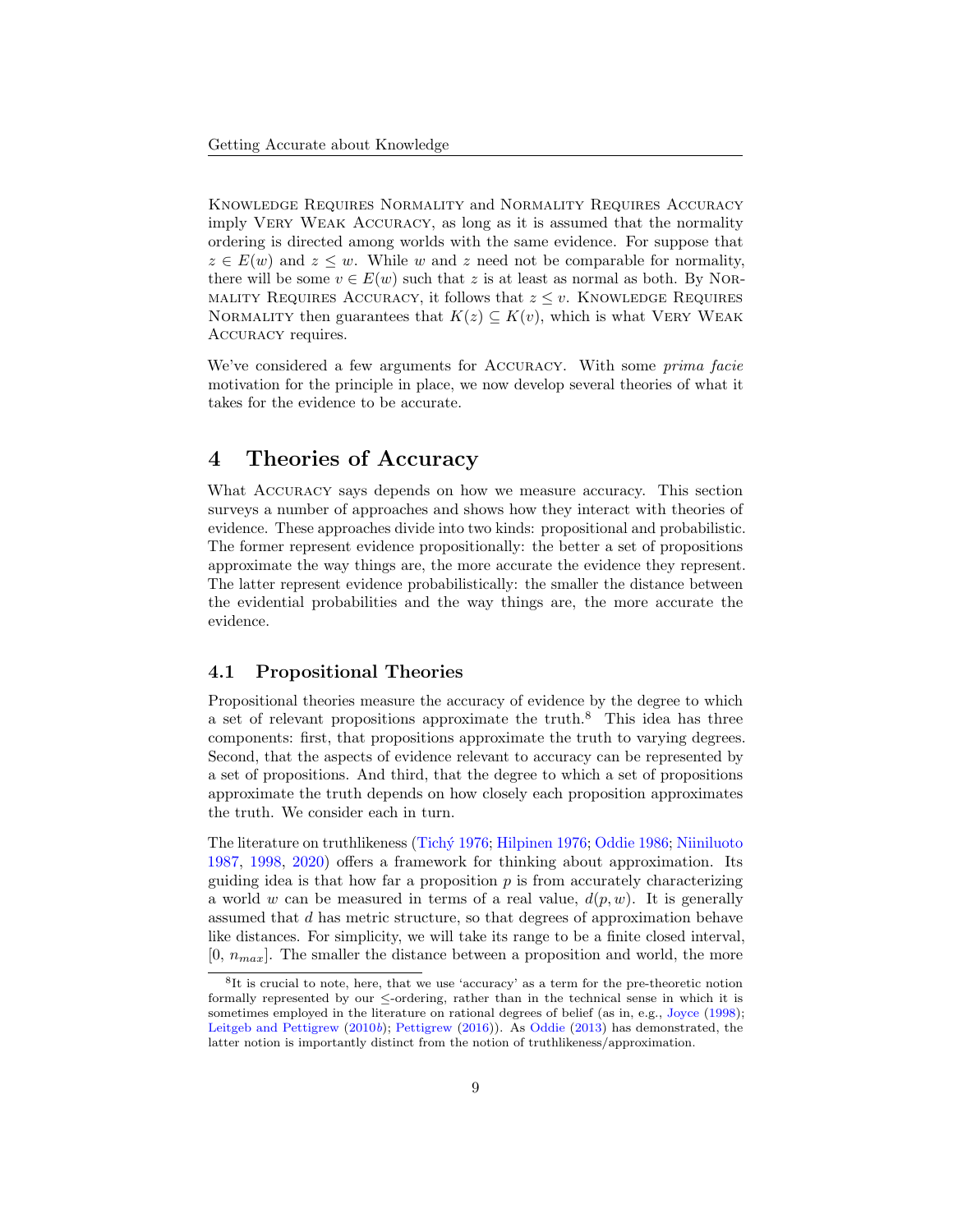closely the former approximates the latter; so  $p$  approximates  $w$  at least as well as q approximates v iff  $d(p, w) \leq d(q, v)$ . We further assume that all and only the true propositions at a world perfectly approximate the truth at that world; so  $d(p, w) = 0$  iff p is true at  $w$ .<sup>[9](#page-9-0),[10](#page-9-1)</sup>

This leaves open many theories of approximation. The simplest theory says that every falsehood is maximally inaccurate, so that  $d(p, w) = n_{max}$  iff p is false at w. To see this theory in action, return to the class register from above. Where  $p$ is relevant to the accuracy of some evidence, we will say that  $p$  represents that evidence. The content of the register could be represented by a the members of a set comprising, for each student, either the proposition that they were present or that they were absent. The simple theory says that the extent to which a proposition in this set approximates the truth depends entirely on its truth value. This seems appropriate—to evaluate the accuracy of the register, we don't need to know anything other than which students were present and which were absent.

While the simple theory of approximation provides an adequate treatment of the class register, it does less well in more sophisticated cases. Consider a thermometer which reports the temperature in a room to be 50◦F. We can represent the content of the thermometer's report with the proposition true iff the temperature in the room is in fact 50◦F. Yet, the extent to which this proposition approximates the truth depends on more than its truth value. Intuitively, the thermometer's report is a better approximation of a world at which the temperature is  $55^{\circ}$  than a world at which the temperature is 60°. In order to capture this observation, however, we'll need a measure of approximation on which there can be differences in how well false propositions approximate a world.

This observation is not dependent on the quantitative structure of the case. Intuitively, our original example of the map is a case in which the extent to which a report approximates the truth can vary across worlds at which it is less than wholly accurate. Generalizing, as [Hilpinen](#page-26-10) [\(1976\)](#page-26-10) observes, we can think of degrees of approximation in terms of a metric similarity structure over worlds (cf. [Lewis](#page-26-11) [\(1973\)](#page-26-11); [Spohn](#page-27-13) [\(2012\)](#page-27-13)). For example, a natural proposal which meets our requirements is that the degree to which a proposition approximates the truth at  $w$  is proportional to the similarity between  $w$  and the most similar worlds at which it is true.

With some grip on propositional approximation, we turn to the question of which propositions represent an agent's evidence. Our guiding idea is that the overall accuracy of an agent's evidence is some function of how closely each of the propositions representing it approximates the truth. We think there are

<span id="page-9-0"></span><sup>9</sup>This property is a feature of many accounts of truthlikeness, including for example the minimality measure [\(Weston](#page-27-14) [1992,](#page-27-14) [Teller](#page-27-15) [2001\)](#page-27-15).

<span id="page-9-1"></span> $10$ We are not the first to propose understanding accuracy in terms of approximate truth. [Williamson](#page-27-3) [\(2013\)](#page-27-3)'s models of inexact knowledge can be understood as implementing a similar idea.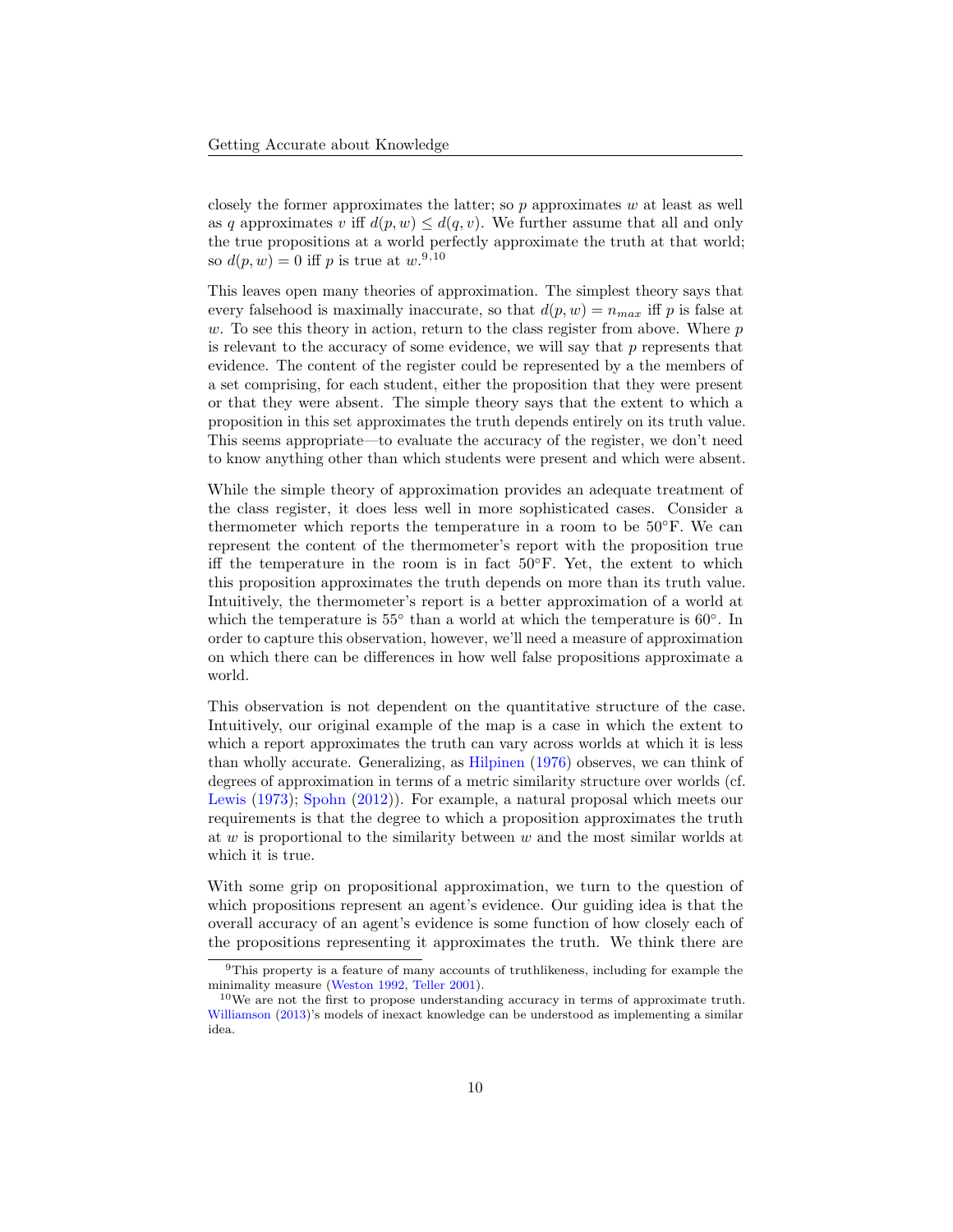at least two good options here. First, the propositions representing an agent's evidence could be those which comprise part of it. Second, the propositions representing an agent's evidence could be those which are supported by it.

Propositional theories of evidence identify an agent's evidence with a set of propositions. On non-factive propositional theories, an agent's evidence may contain falsehoods [\(Schroeder](#page-27-16) [2008;](#page-27-16) [Goldman](#page-25-9) [2009;](#page-25-9) [Fantl and McGrath](#page-25-10) [2009;](#page-25-10) [Rizzieri](#page-27-17) [2011;](#page-27-17) [Arnold](#page-25-11) [2013\)](#page-25-11). Accordingly, for proponents of such theories, it is natural to take the accuracy of one's evidence to match the degree to which the propositions it comprises approximates the truth.

This approach doesn't make sense for factive and non-propositional theories of evidence. On factive propositional theories, a proposition is part of an agent's evidence only if it is true [\(Williamson](#page-27-18) [2000;](#page-27-18) [Bird](#page-25-12) [2004;](#page-25-12) [Hyman](#page-26-12) [2006;](#page-26-12) [Littlejohn](#page-26-13) [2012,](#page-26-13) [2013\)](#page-26-14). But, as we proposed above, every truth approximates the truth perfectly. So the accuracy of the evidence cannot in this setting be measured by how well the evidence itself approximates the truth. On non-propositional theories of evidence, an agent's evidence can be comprised (either wholly or partially) of items which are not themselves capable of truth or falsehood [\(Pollock](#page-27-19) [1974;](#page-27-19) [Moser](#page-26-15) [1989;](#page-26-15) [Pollock and Gillies](#page-27-20) [2000;](#page-27-20) [Davidson](#page-25-13) [2001;](#page-25-13) [Huemer](#page-26-16) [2006;](#page-26-16) [Conee](#page-25-14) [and Feldman](#page-25-14) [2008\)](#page-25-14). Yet it is unclear how to apply the notion of approximating truth to things which are not themselves capable of truth or falsehood.

Instead, in factive and non-propositional frameworks, the accuracy of evidence can be measured by considering some set of propositions which it supports. As long as evidence may support a proposition without guaranteeing its truth, this allows avoids the problems above.[11](#page-10-0)

A simple option would be to identify the relevant relation of support with justification. It is not clear, however, that all propositions justified by an agent's evidence are relevant to its accuracy. To see the point, consider an urn which, for all you know antecedently, contains between 0% and 100% red balls (with the remainder black). Suppose 100 balls are drawn from an urn with replacement. If the first 100 draws each appeared red, then for any  $1 \leq n \leq 100$ , the proposition that the nth ball drawn was red is justified by your evidence. Plausibly, though, this is not all that your evidence justifies: you also gain justification about future draws. For example, the proposition that the 101st ball drawn will be red is also justified by your evidence. There is, however, a potential asymmetry between

<span id="page-10-0"></span><sup>&</sup>lt;sup>11</sup> What propositions are relevant to the accuracy of some evidence can depend on global features of that evidence. For example, suppose that an agent knows her watch runs 15 minutes fast. Then, where the watch displays 6pm, the proposition relevant to the accuracy of her evidence (taken in its entirety) will be the proposition that the time is 6.15pm (not the proposition that it is 6pm). When dealing with cases involving known biases, it is important to distinguish the accuracy of a source of evidence from the accuracy of the evidence it produces.

The two can also come apart in cases where a source is believed to be inaccurate (though not in virtue of any regular bias). For instance, if an agent has evidence that a map only imprecisely represents the geography of a region, the accuracy of the evidence they acquire from consulting it may differ from the accuracy of the map itself. We are grateful to both referees for Mind on this point.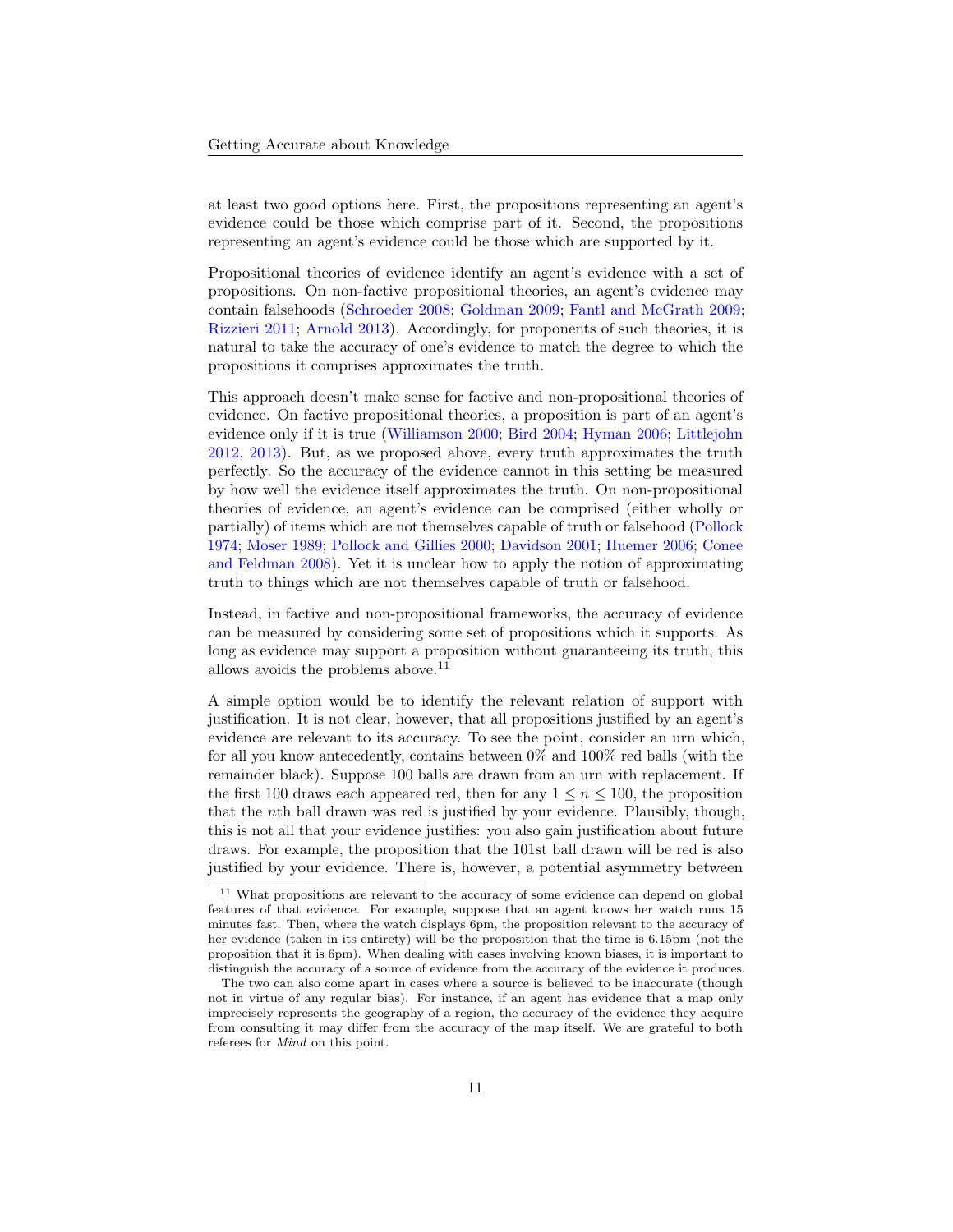how these propositions bear on the accuracy of your evidence. In a world in which the 100th ball drawn was black, your evidence will be less accurate than it is in a world in which all 100 balls drawn were red. By contrast, it is unclear that in a world where the 101st ball drawn is black your evidence is any less accurate than it would be in a world in which the 101st ball drawn was red. One diagnosis of this asymmetry would be to ascribe it to a difference in the kind of justification the propositions possess. Perhaps non-inductively justified propositions are relevant to evidential accuracy in a way inductively justified propositions are not. If that is right, a natural move is to restrict the relevant notion of support to a sub-set of the propositions justified by evidence, perhaps those which are directly or immediately justified.

On the other hand, it is natural to say that one's evidence is highly misleading if as a matter of fact most balls are black and most draws after 100 will be black, despite the first 100 balls appearing red. Generalizing, the falsity of inductively justified claims affects the extent to which the evidence is misleading. Insofar as the inaccuracy of evidence is simply a matter of the evidence being misleading, then, it seems that any proposition justified by the evidence is potentially relevant.[12](#page-11-0)

In what follows we let  $\mathsf{E}_w$  be the set of propositions representing the evidence at  $w$ . This allows us to abstract away questions about the precise relation between evidence and the propositions it is represented by. We assume that whenever w and v have the same evidence,  $E_w = E_v$ . If propositions which represent evidence are those supported by—rather than part of—it, this amounts to the evidentialist assumption that any two worlds with the same evidence support the same propositions. We suppose that evidential accuracy at  $w$  depends exclusively on  $E_w$ . In these terms, the propositional theory of accuracy says that the closer  $E_w$  approximates the world, the more you get to know.

We now turn to our final question. How does the degree to which a set of propositions approximates the truth depend on how each of its members individually approximates the truth? Different answers to this question produce accuracy orderings with different structural properties. For instance, we'll see that it bears directly on the question of whether the ordering is connected or directed.

Suppose that, for any w,  $E_w$  is consistent. Then the simplest option is to measure accuracy in terms of how closely its closure,  $\bigcap \mathsf{E}_w$ , approximates the truth.

CONJUNCTION If w and v have the same evidence, then  $w \leq v$  iff  $d(\bigcap \mathsf{E}_w, w) \geq$  $d(\bigcap \mathsf{E}_w,v).$ 

<span id="page-11-0"></span> $^{12}\mathrm{Advocates}$  of STRONG ACCURACY have a further reason to take evidence to be represented by propositions it inductively justifies. Given STRONG ACCURACY, if  $p$  is not entailed by the propositions representing the evidence at w, then p cannot be known at any  $v \in E(w)$ . Accordingly, on pain of inductive skepticism, (the closure of) the set of propositions representing an agent's evidence must be at least as strong as (some non-empty subset of) the propositions it inductively justifies.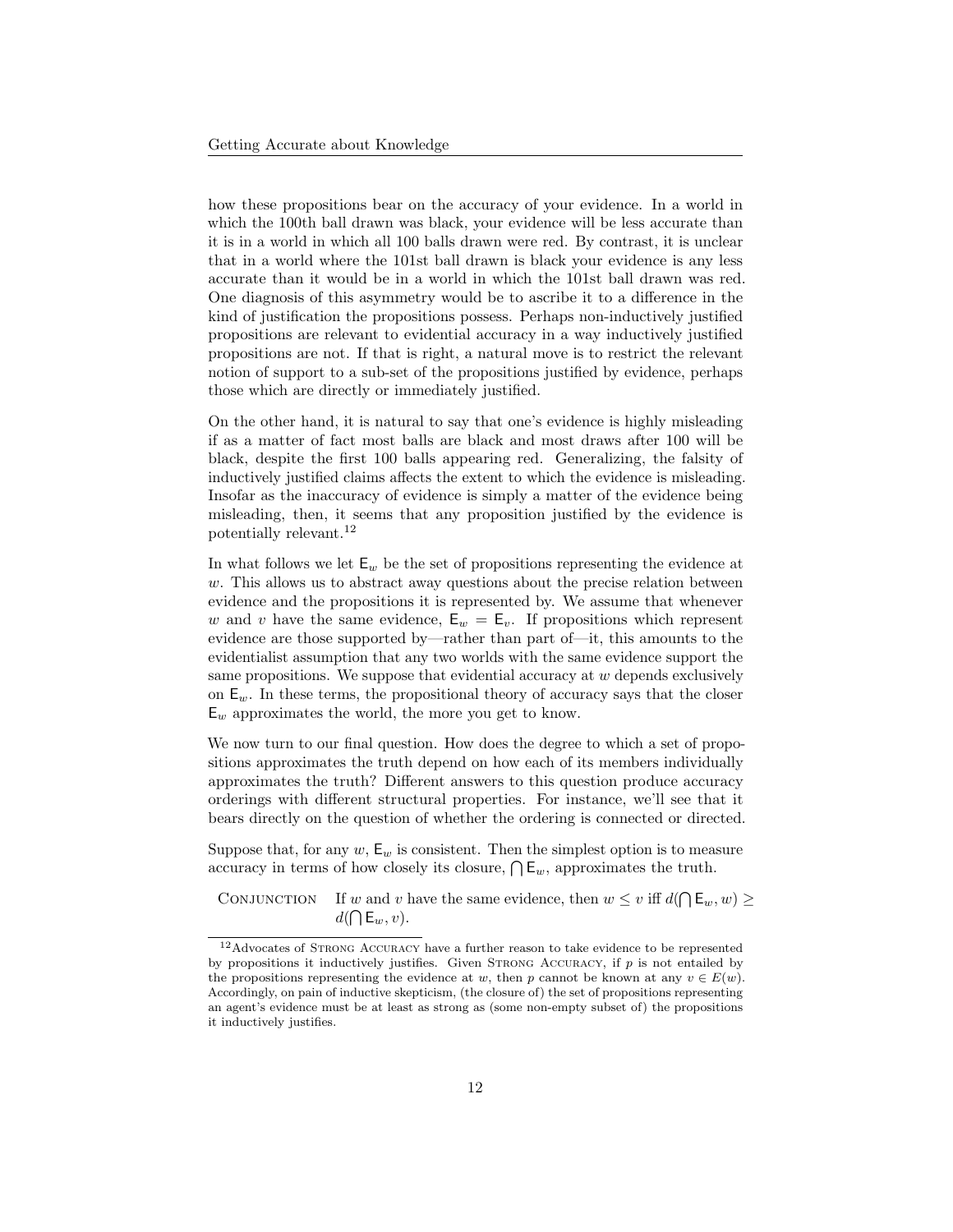For any set of propositions  $E_w$ , and any v with the same evidence as w, it is possible to compare how closely the conjunction  $\bigcap \mathsf{E}_w$  approximates the truth at  $w$  and  $v$ . So, given CONJUNCTION, the accuracy order will be connected over any set of worlds with the same evidence.

If the propositions representing an agent's evidence can be jointly inconsistent, Conjunction is inappropriate. The accuracy of one's evidence will just amount to the distance between the contradiction and a world. It is plausible that, at every world, the contradiction is maximally far away from approximating the truth. But, intuitively, the accuracy of a body of evidence may vary even if the propositions it comprises or justifies are not consistent.

Even if the relevant propositions are assumed to be consistent, Conjunction may still be inappropriate. The extent to which a set of propositions approximates the truth can depend, not only on what it entails, but also on how it is structured. Consider two textbooks. Textbook A contains ninety-nine true claims,  $t_1, ..., t_{99}$ and one false claim,  $f$ . Textbook B contains the false claim,  $f$ , plus, for each  $t_i$ , the claim that  $t_i$  is materially equivalent to f. Plausibly, Textbook A approximates the truth more closely than Textbook B. Yet the sets of propositions recorded in each will have the same closure.

To avoid these challenges, one option is to sum the accuracy of the relevant propositions (cf. Tichý [\(1974\)](#page-27-21) Tichý [\(1976\)](#page-27-7), [Oddie](#page-27-12) [\(1986\)](#page-27-8), and Oddie [\(2013\)](#page-27-12)).

SUMMATION If w and v have the same evidence, then  $w \leq v$  iff  $\sum$  $p\in\mathsf{E}_w$  $d(p, w) \geq \sum$  $p\!\in\!\mathsf{E}_w$  $d(p, v)$ .

Summation implies that the accuracy order is connected across worlds with the same evidence. One immediate worry is that different propositions may contribute to the accuracy of an agent's evidence to different degrees [\(Joyce](#page-26-17) [\(2005\)](#page-26-17)). Put another way, among the set of propositions relevant to the accuracy of an agent's evidence, some propositions may be more relevant than others. A simple solution is for the proponent of Summation to introduce a weighting function. Under this proposal, in calculating the accuracy of evidence, the distance between each proposition and the truth is multiplied by a factor representing its relative relevance  $(Oddie (1986))$  $(Oddie (1986))$  $(Oddie (1986))$  $(Oddie (1986))$ .<sup>[13](#page-12-0)</sup>

A deeper issue arises from cases where two propositions address radically different subject matters. Here, it may be hard to compare the extent to which they contribute the overall accuracy of evidence which both represent. One response would be to take such cases to involve incomparabilities. Perhaps the contributions of my childhood memories and my present experiences to the accuracy of my total evidence are incommensurable. Yet this response is unavailable to the proponent of SUMMATION.<sup>[14](#page-12-1)</sup> While they can assign different weights to different propositions, they are committed to holding that the weights of different

<span id="page-12-0"></span><sup>&</sup>lt;sup>13</sup>See [Dorst](#page-25-15) [2019](#page-25-15) and [Easwaran](#page-25-16) [2016](#page-25-16) for use of SUMMATION to measure the accuracy of belief sets.

<span id="page-12-1"></span><sup>&</sup>lt;sup>14</sup>This is equally an issue for the proponent of CONJUNCTION; cf. footnote [16.](#page-13-0)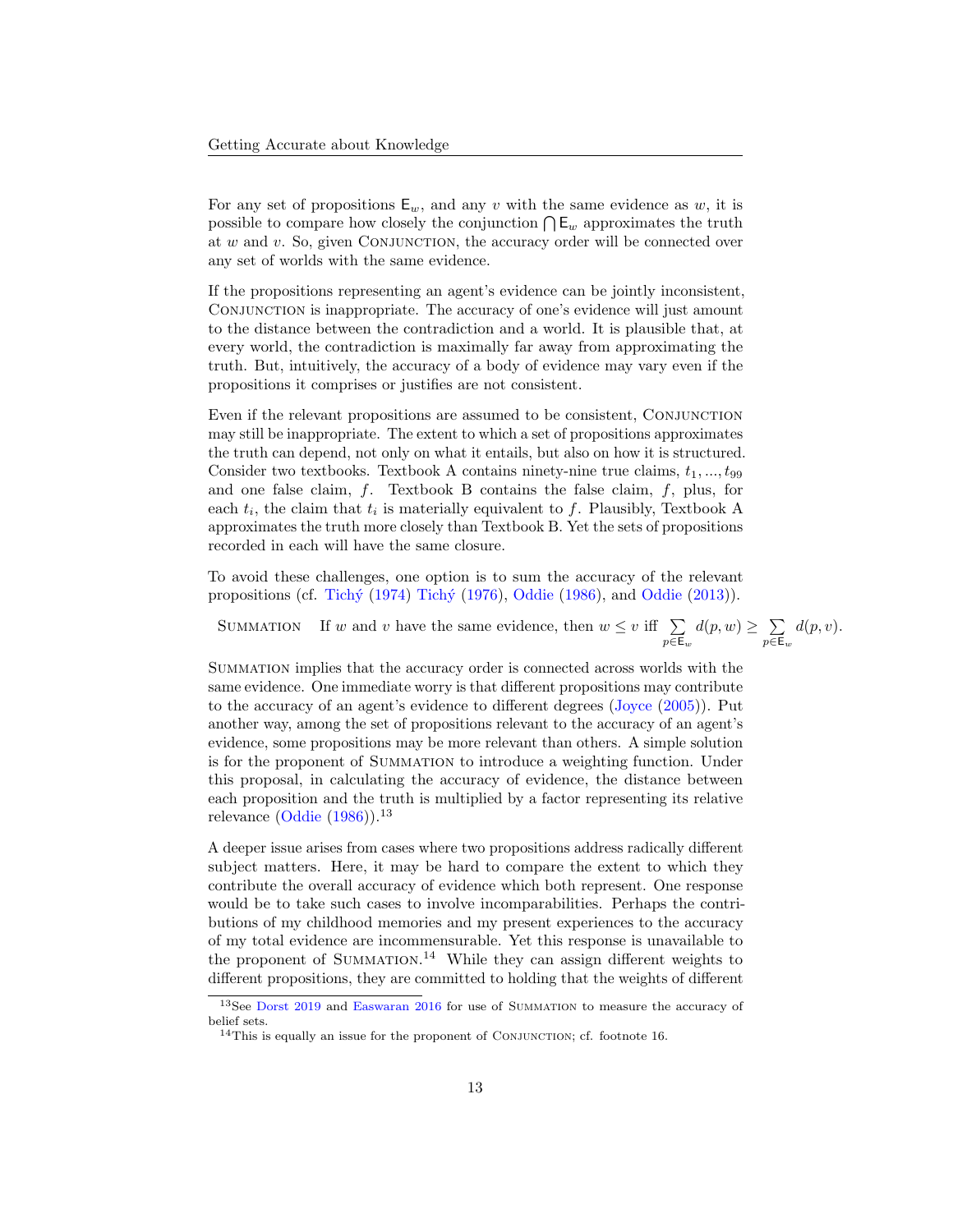propositions can be added together and compared.[15](#page-13-1)

To model incomparabilities, a third conception of approximation universally quantifies over relevant propositions:  $v$  is as accurate as  $w$  iff every relevant proposition approximates the truth at least as closely at  $v$  as at  $w$ .

SUPERVALUATION If w and v have the same evidence, then  $w \leq v$  iff for every p in  $\mathsf{E}_w$ :  $d(p, w) \geq d(p, v)$ .

This proposal differs from both of the previous proposals in permitting failures of Connectedness. Indeed, where the propositions representing the evidence are jointly inconsistent, DIRECTEDNESS will also fail. That is, for some pairs of worlds, there may be no world at which the evidence is at least as accurate as it is at each. In this way, the structural conditions on accuracy depend on the nature of approximation and the consistency of the propositions which represent the evidence.<sup>[16](#page-13-0)</sup>

Our different proposals yield different predictions, even in cases where the propositions representing the evidence are consistent. Suppose, for a simple example, that  $E_w$  comprises, for each student marked present on the register at w, the proposition that that student was present, and for each student marked absent, the proposition that that student was absent. Let the distance between two worlds be measured by the number of students present at one but absent at the other. We can then get a simple account of how well a proposition approximates a world in terms of the distance from the latter to the nearest world at which the former is true.<sup>[17](#page-13-2)</sup>

<span id="page-13-2"></span><sup>17</sup>Where the register carries more information, the set propositions which represent it may need to be configured differently. Imagine, for example, that the students are divided equally into two groups. Suppose that the same number of students are marked absent from each group. As long as errors among students marked present and students marked absent are both distributed equally among both groups, it seems you should be able to know that the rate of absenteeism does not vary substantially between groups. Yet, at least assuming Strong Accuracy, it follows that the proposition that the same number of students are absent from each group will need to be among those representing the evidence provided by register.

This does not strike us as implausible. This proposition will, it seems, be either included in or directly justified by the evidence of an agent who consults the register. Accordingly, on the

<span id="page-13-1"></span><sup>&</sup>lt;sup>15</sup>Another problem arises if  $E_w$  can contain infinitely many propositions. Where the evidence is represented by infinitely many propositions, Summation will not be appropriate as a way of inducing an ordering over worlds. For discussion of how to generalize Tich $\acute{y}$  [\(1974\)](#page-27-21); Tich $\acute{y}$ [\(1976,](#page-27-7) [1978\)](#page-27-22) and [Oddie](#page-27-8) [\(1986,](#page-27-8) [2013\)](#page-27-12)'s proposal to infinite domains, see Kieseppä [\(1996](#page-26-18) $b, a$  $b, a$ ).

<span id="page-13-0"></span><sup>&</sup>lt;sup>16</sup>Intermediate positions between these proposals are also possible. Faced with apparent incomparabilities, the set of propositions representing the evidence could be partitioned into cells according to subject matter. One option, combining elements of Conjunction and SUPERVALUATION, would be to take w to be at least as accurate as v (assuming  $v \in E(w)$ ) iff the closure of each cell approximates w at least as well as it approximates v. Equally, one could respond by positing a set of weightings of propositions (rather than a single weighting). Another option, combining elements of Summation and Supervaluation, would then be to take  $w$  to be at least as accurate as  $v$  iff the weighted sum of how far the representing propositions are from approximating the truth is at least as great on every weighting for  $v$  as it is for w. While we think these intermediate positions have much going for them, they do not generate significantly different structural properties for the accuracy ordering. In particular, absent further constraints both will allow for failures of CONNECTEDNESS and DIRECTEDNESS.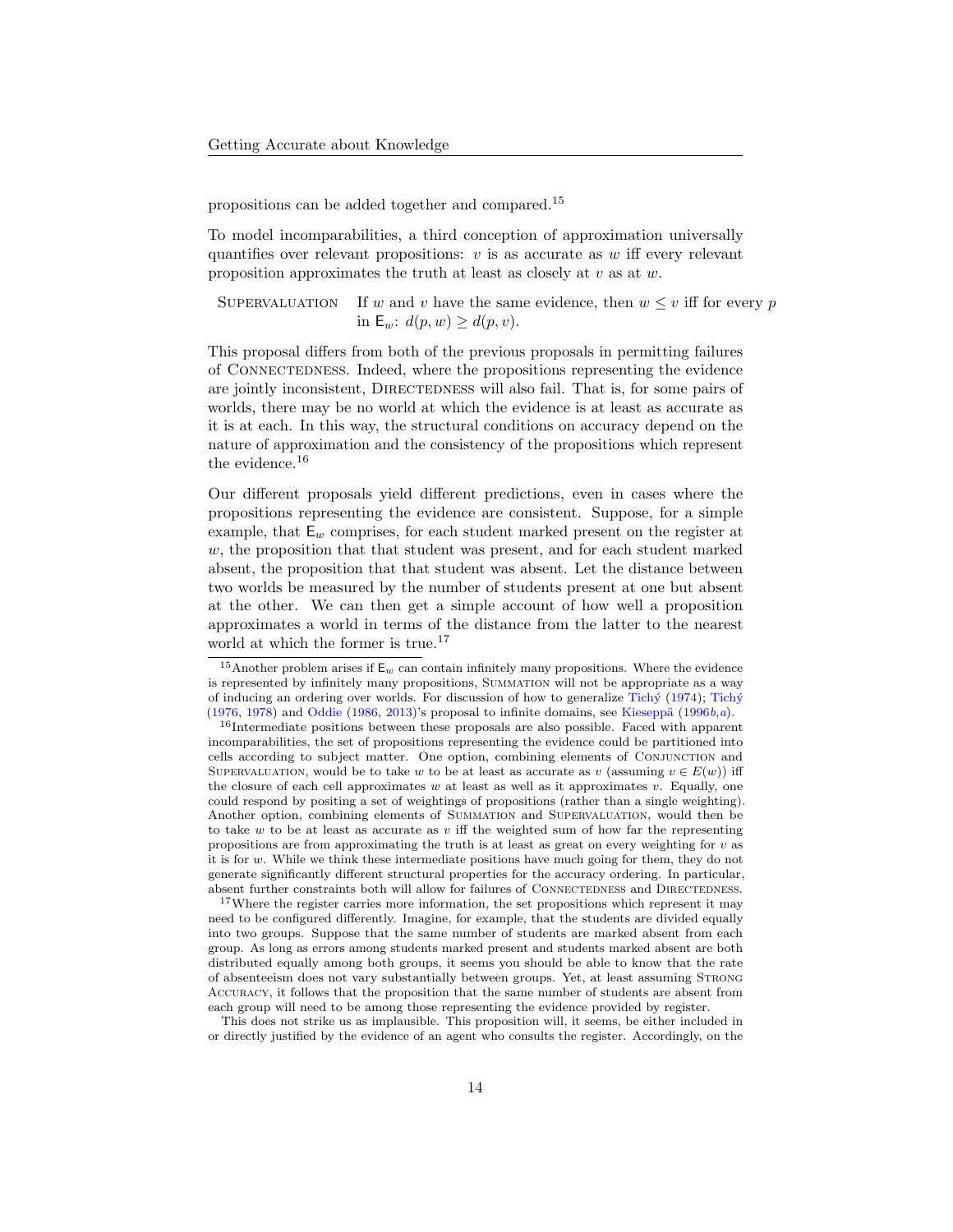Given this set up, CONJUNCTION and SUMMATION make the same prediction: where  $v \in E(w)$ , w is at least as accurate as v iff there are at least as many errors on the register at v as at w. SUPERVALUATION makes a different prediction:  $w$ is at least as accurate as v iff every error on the register at w is an error at  $v^{18}$  $v^{18}$  $v^{18}$ 

Importantly, note that SUPERVALUATION (and SUMMATION) make accuracy sensitive to the structure of the set of propositions representing the evidence. Two sets with the same closure can generate distinct accuracy orders.<sup>[19](#page-14-1)</sup> There is more than one way of this set in our example. One alternative, as suggested above, is to take, for each student, either the proposition that they were present or that they were absent (according to what the register records). A second alternative is to take a pair of propositions: the conjunction of the propositions, for each student marked present, that they were present, and the conjunction of the propositions, for each student marked absent, that they were absent.

Both carry, in some sense, all the information relevant to the accuracy of the register.[20](#page-14-2) However, under Supervaluation, the accuracy orders they produce will differ. Consider two worlds at which there is exactly one error on the register: at each, a different student marked present was absent. Given the first way of representing the evidence, Supervaluation will classify the two worlds as incomparable. At each, some proposition representing the evidence is more accurate at the other. In contrast, given the second way of representing it, the two worlds will be classified as equally accurate.<sup>[21](#page-14-3)</sup> Each of the two relevant propositions will have the same level of accuracy at each.[22](#page-14-4)

<span id="page-14-2"></span> $^{20}$ Whether this corresponds to the propositions someone who consults it has as evidence or the propositions their evidence supports.

<span id="page-14-4"></span><span id="page-14-3"></span><sup>21</sup>At least, assuming a simple metric over propositions.

<sup>22</sup>Similar remarks apply to SUMMATION. Consider the set comprising each of the propositions in the first set, along with the first proposition in the second set. Obviously, this set has the same closure as each. However, it will generate different predictions. On a simple metric, either of the former two ways of characterizing what is relevant predict that the register will be equally accurate at worlds at which exactly one student marked present is absent and at worlds at which exactly one student marked absent is present. In contrast, given the way of

various accounts of representation suggested above, there would be no obstacle to including it in  $\mathsf{E}_w$ 

<span id="page-14-0"></span><sup>18</sup> What about a more complicated case in which, for example, the register also contains the information that it contains at least one error? A simple way of extending the model would be to introduce a second distance measure over worlds, on which the distance between two worlds is measured by the difference in the number of errors on the register at each. How well a proposition approximates a world can then be measured by the aggregate distance from the latter to the nearest world at which the former is true (where aggregate distance is just the unweighted sum of the two distance measures). Obviously, more complicated modifications are also possible.

<span id="page-14-1"></span> $19$ Notably, under SUPERVALUATION, the more propositions that represent a body of evidence, the fewer worlds will be comparable. In the limiting case, where the set of propositions is closed under single premise entailment, evidence will be maximally inaccurate at a world unless every proposition representing it is true at the world. To see why, suppose that for some  $p \in \mathsf{E}_w$ ,  $w \notin p$ . Assume  $v \in E(w)$ . Since  $\mathsf{E}_w$  is upward closed,  $p \cup \{v\} \in \mathsf{E}_w$ . But  $d(p \cup \{v\}, v) > d(p \cup \{v\}, w)$ . So  $w \not\geq v$ . Since v was arbitrary, it follows that any world which shares the same evidence as  $w$  is either incomparable or strictly more accurate. We are grateful to a referee at Mind on this point.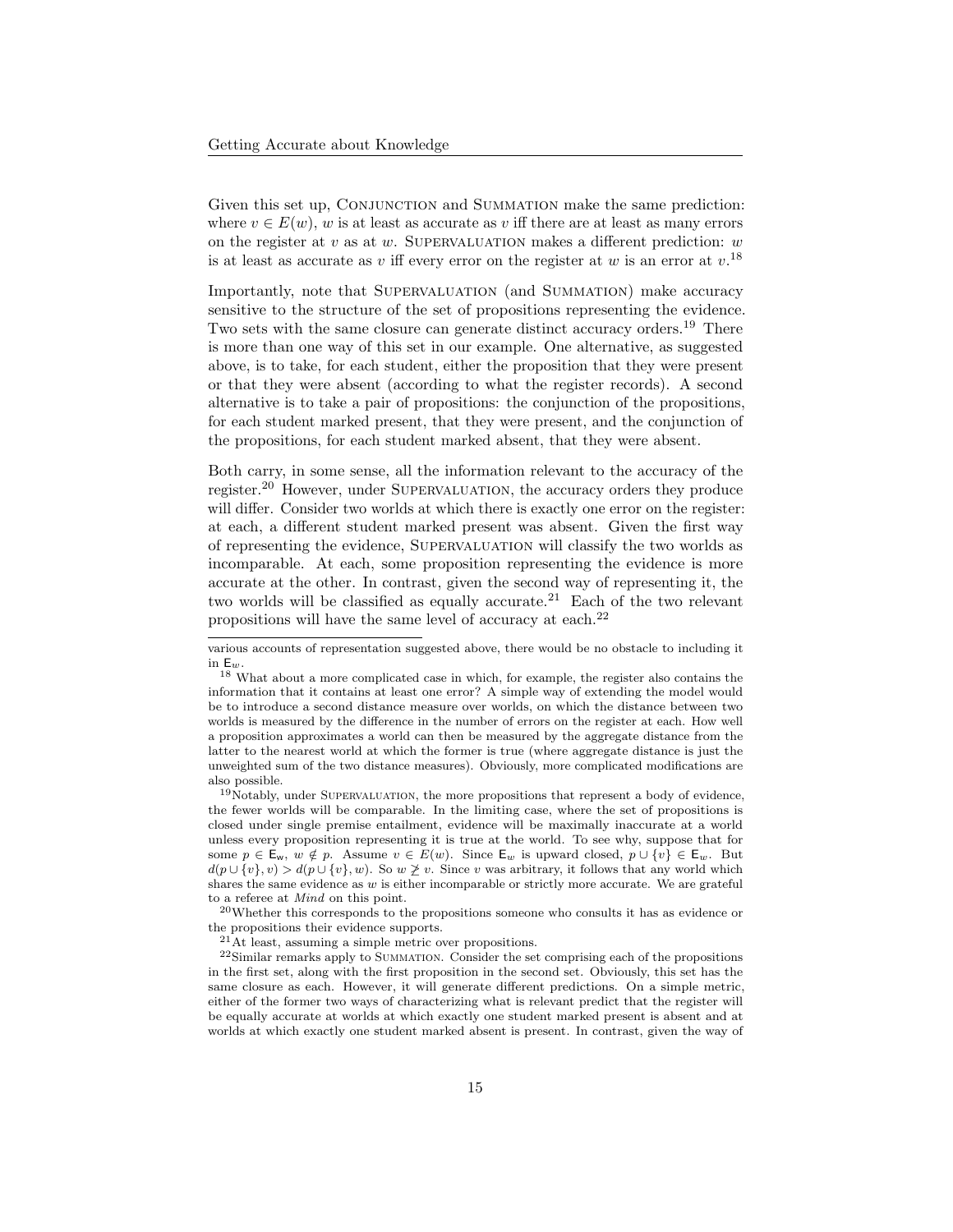Some ways of representing evidence will be able to be ruled out as insufficiently natural. There is a sense in which the same information is carried by the set which contains, for each student marked present, the proposition that they were present along with the conjunction of the propositions, for each student marked absent, that they were absent. However, this alternative should, we will assume, be excluded as unacceptably ad hoc.

Yet in many cases (as above, for example) there will be more than one non-*ad hoc* way of representing the same evidence. In such cases, it may be indeterminate what propositions determine the accuracy order. As a result, how worlds are ordered for accuracy will be indeterminate too. Nevertheless, (some implementation of) Accuracy may still be (determinately) true, as long as it holds under any resolution of the indeterminacy in the series.

### 4.2 Probabilistic Theories

Probabilistic theories characterize accuracy in terms of how likely an agent's evidence makes various hypotheses. Here, we follow [Williamson](#page-27-18) [2000](#page-27-18) in modeling this kind of likelihood with an evidential probability function  $Pr_w$  (cf. [Kyburg](#page-26-20) [\(1971\)](#page-26-20); [Moser](#page-26-21) [\(1988\)](#page-26-21)). We assume that, at any worlds which agree on the agent's evidence, her evidential probability function will be the same. Probabilisitic theories then hold that, where  $v \in E(w)$ ,  $w \leq v$  iff  $Pr_w$  is as accurate at w as at v. [23](#page-15-0)

Once we have a notion of evidential probability, we need a way of employing it to measure the accuracy of an agent's evidence. To do this, we can think about how close the evidential probabilities come to getting it right about the actual world. Such measures have been studied at length in connection to rational degrees of belief [\(Joyce](#page-26-0) [\(1998\)](#page-26-0); ?); [Leitgeb and Pettigrew](#page-26-2) [\(2010](#page-26-2)b); [Pettigrew](#page-27-0) [\(2016\)](#page-27-0)) and outright belief [\(Easwaran](#page-25-16) [\(2016\)](#page-25-16); [Dorst](#page-25-15) [\(2019\)](#page-25-15)). The guiding idea is to understand the proximity of  $Pr_w$  to a world in terms of a measure  $d(Pr, p, w)$ of how close  $Pr_w(p)$  is to the truth value of p at w.

A widespread assumption is that how close a probability function comes to being right about a world can be measured by the sum of how close it is to being right about each proposition in its domain [\(Pettigrew](#page-27-0)  $(2016)$ ). That is, where  $\Pi$  is some way of partitioning logical space into various propositions:

SUMMATION If 
$$
v \in E(w)
$$
, then  $w \le v$  iff  $\sum_{p \in \Pi} : d(Pr_w, p, w) \ge \sum_{p \in \Pi} : d(Pr_v, p, v)$ .

Given Summation, the accuracy order will be connected over worlds with the same evidence.

characterizing what is relevant proposed above, worlds at which a present student is marked absent will be strictly less accurate than worlds at which an absent student is marked present. <sup>23</sup>Our discussion is also compatible with other approaches on which an agent's evidence can

<span id="page-15-0"></span>be represented probabilistically, such as [Morrison](#page-26-22) [\(2016\)](#page-26-22)'s account of perceptual experience.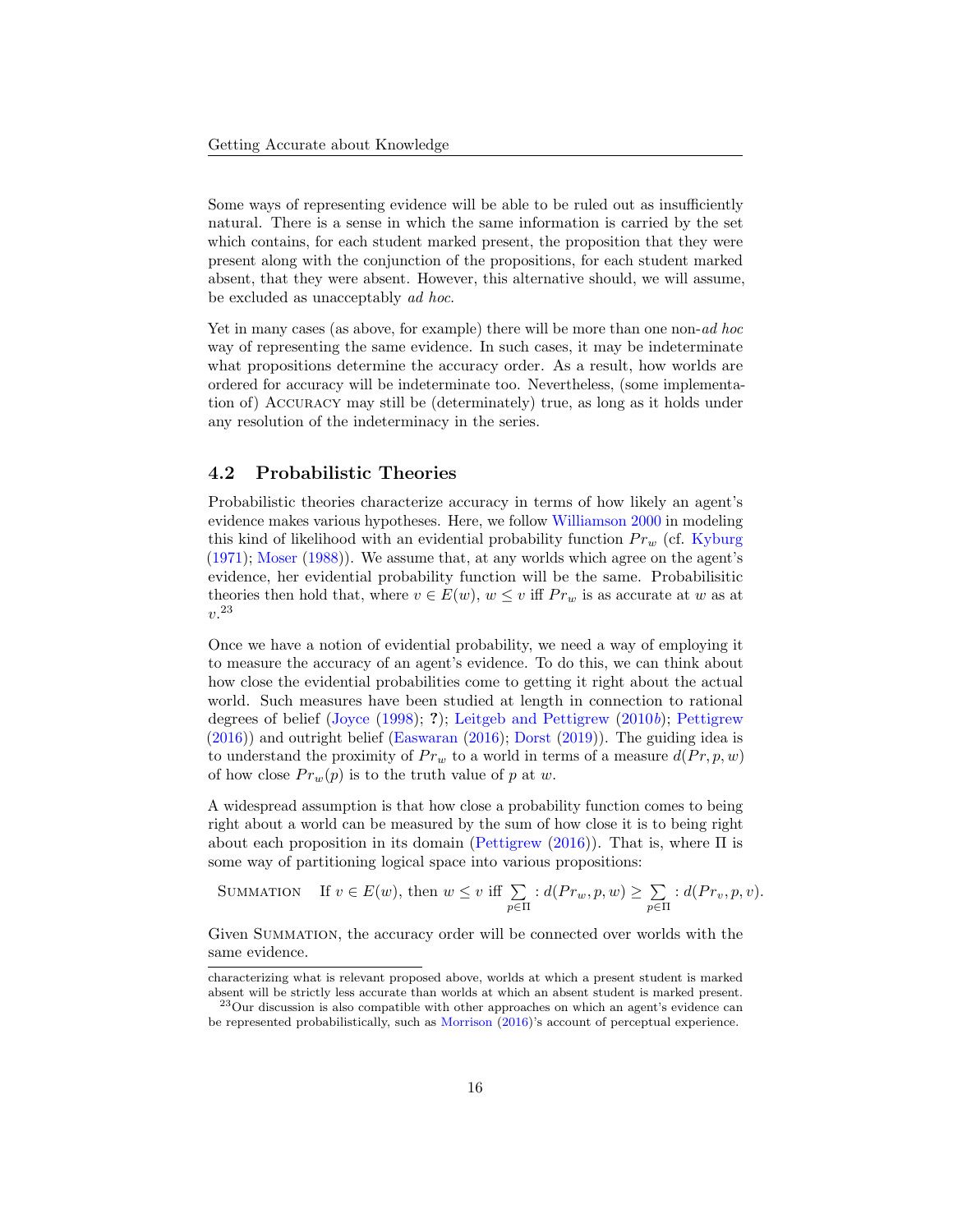Summation makes different predictions, depending on the notion of distance. One prominent approach appeals to squared distance. That is, where  $I_w$  is the indicator function mapping each proposition to its truth value at  $w, d(w, Pr, p) =$  $|I_w(p) - Pr(p)|^2$ . Combined with SUMMATION, this gives us the Brier score [\(Brier](#page-25-17) [1950\)](#page-25-17).<sup>[24](#page-16-0)</sup>

This theory connects accuracy-first epistemology to the theory of knowledge. [Beddor](#page-25-18) [\(2020\)](#page-25-18) and others suggest that a rational agent sets her degrees of belief to the evidential probabilities. ACCURACY then implies that whenever  $w$  and  $v$ have the same evidence, an agent's rational credences at  $v$  are more accurate than at  $w$  iff she knows more at  $v$  than  $w$ .

Summation can be understood in another way. Given the Brier score, it says that the accuracy of the evidence at a world is the likelihood of that world on the evidence.<sup>[25](#page-16-1)</sup>

WORLD PROBABILITY If  $v \in E(w)$  have the same evidence, then  $w \leq v$  iff  $Pr_w(w) \le Pr_w(v)$ .

Summation assumes that an agent's evidence can be represented by a unique probability distribution. For many, this assumption may seem implausibly strong (cf. [Douven](#page-25-19) [\(2009\)](#page-25-19); [Titelbaum](#page-27-23) [\(2010\)](#page-27-23); [Kelly](#page-26-23) [\(2013\)](#page-26-23); [Schoenfield](#page-27-24) [\(2014\)](#page-27-24); [Callahan](#page-25-20) [\(forthcoming\)](#page-25-20)). However, this assumption can be weakened while retaining the idea that accuracy can be measured by the weight evidence assigns to different hypotheses. To do so, we can rely on the notion of imprecise probability. The idea is that in some cases, the evidence does not favor every proposition to a precise degree. Instead, the evidence assigns each proposition a range of probabilities. Imagine you are looking at a wall painted a color somewhere between red and orange. Your evidence may not assign a determinate probability to the claim that the wall is red. Rather, the probability that the wall is red on the evidence might be some range, say  $[.4, .6]$ .

Following [Levi](#page-26-24) [\(1974,](#page-26-24) [1980\)](#page-26-25); [Fraassen](#page-25-21) [\(1980\)](#page-25-21); [van Fraassen](#page-27-25) [\(1984\)](#page-27-25); [Walley](#page-27-26) [\(1991\)](#page-27-26), we can characterize imprecise evidential probabilities in terms of a representor: a set of precise probability functions. We can then define the accuracy of the imprecise evidential probabilities by universally quantifying over each precise probability function. Where  $P_w$  is a set of precise probability functions representing an agent's evidence at w:

SUPERVALUATION If  $v \in E(w)$ , then  $w \leq v$  iff for every  $Pr \in P_w$ :  $\sum$  $_{p\in\Pi}$  $d(Pr, p, w) \geq \sum$  $_{p\in\Pi}$  $d(Pr, p, v).$ 

SUPERVALUATION allows for incomparabilities. For example, imagine we assign evidential probabilities to (the singletons of) three worlds:  $w, v$ , and  $u$ . Imagine the imprecise evidential probabilities are represented by (the convex closure of)

<span id="page-16-1"></span><span id="page-16-0"></span> $^{24}$ An alternative is to identify proximity with absolute distance [\(Maher](#page-26-26) [\(2002\)](#page-26-26)).

<sup>&</sup>lt;sup>25</sup>Thanks to Ben Levinstein for proving this result. See [Goldstein and Hawthorne](#page-25-8) [forthcoming](#page-25-8) and [Goodman and Salow](#page-25-22) [\(2021\)](#page-25-22) for further discussion of how to define knowledge-like operators in terms of such a likelihood ordering over worlds.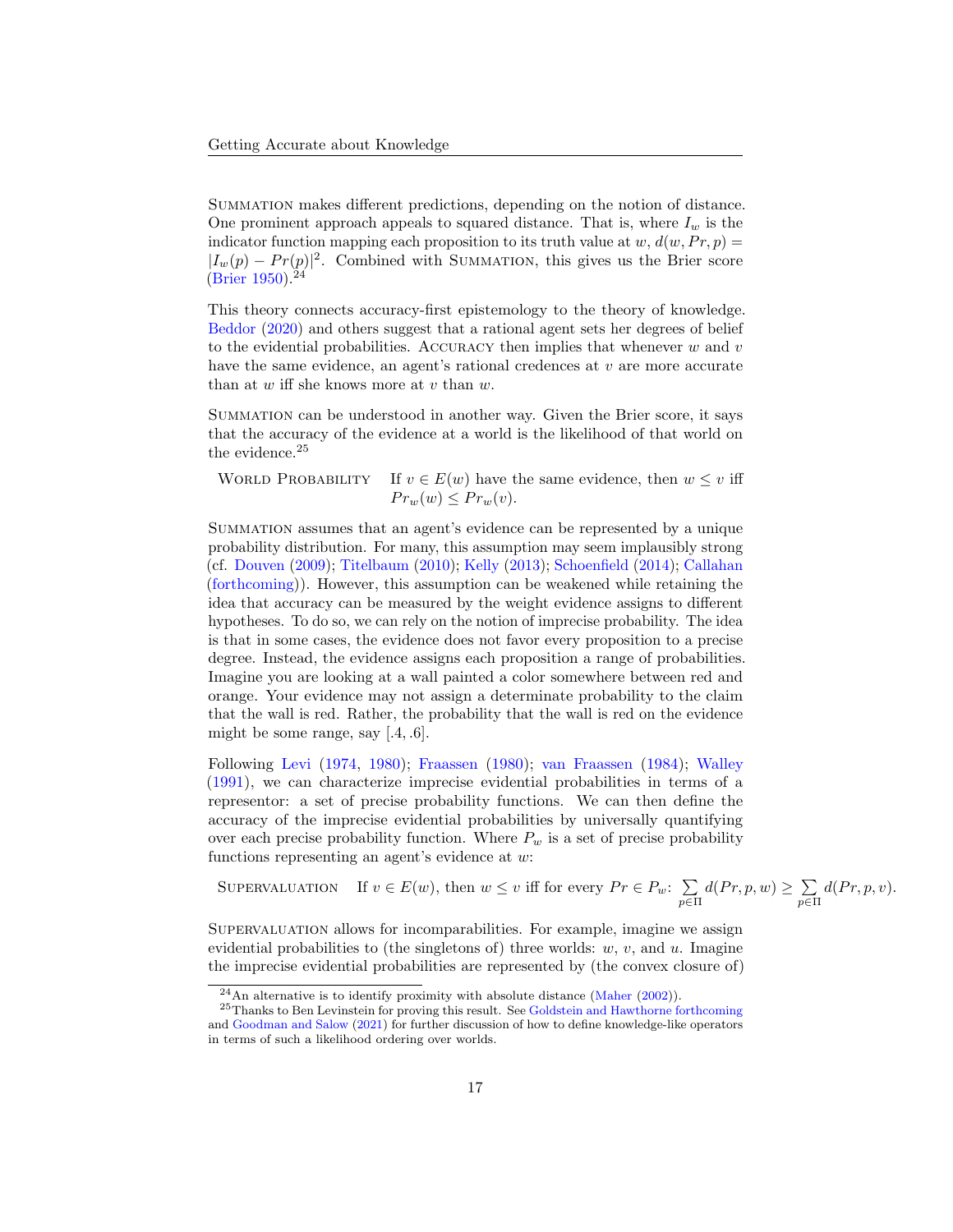two probability measures,  $Pr_1$  and  $Pr_2$ . Both measures agree that w is most likely (assigning it .4). But they disagree about v and u.  $Pr_1$  says that v is .35 likely, and u is .25 likely;  $Pr_2$  says that u is .35 likely and v is .25 likely. Each measure in the convex closure of  $\{Pr_1, Pr_2\}$  is comes closer to getting things right at  $w$  than at any other world. So the evidence is more accurate at  $w$  than at  $v$  or  $u$ . However, the accuracy of the evidence is incomparable between  $v$ and u. Some measures in the representor come closer to getting it right at  $v$ than at  $u$ ; others come closer to getting things it at  $u$  than at  $v$ . Generalizing, this view allows for failures of CONNECTEDNESS whenever two measures in the representor disagree on which of two worlds is more likely.

Summarizing, we have considered five different theories of accuracy which are associated with different structural conditions. Conjunction (propositional) and Summation (propositional and probabilistic) based theories yield an order which is connected. Among the propositional theories, the former but not the latter yields a trivial order when the set of relevant propositions is inconsistent. In contrast, Supervaluation (propositional and probabilistic) based theories can yield an order which is not connected. The propositional theory will yield a directed order as long as the set of relevant propositions is consistent. The probabilistic theory will yield a directed order as long as all of the measures in the representor agree on the most probable world.

## <span id="page-17-0"></span>5 Consequences of Accuracy

We now show that ACCURACY has consequences for the theory of justification and knowledge. The exact shape of these consequences depends on the theory of accuracy we adopt. In this way, the study of accuracy promises rewards for traditional epistemology.

### 5.1 Justification

Consider the following instance of the preface puzzle.

#### The Preface:

Alex is a historian. She is just finishing a book about Napoleon I. The main body of the book contains 999 carefully researched claims about his life and times. For each claim, Alex has gathered several pieces of evidence. Reflecting on the fallibility of historical investigation, however, Alex recognizes that even the most carefully researched books tend to contain some errors. She adds a final claim as a preface of her book: 'Each claim in the body of this book is carefully researched, but at least one is false'. [\(Makinson](#page-26-8) [1965\)](#page-26-8)

A common verdict about The Preface is that Alex is justified in believing each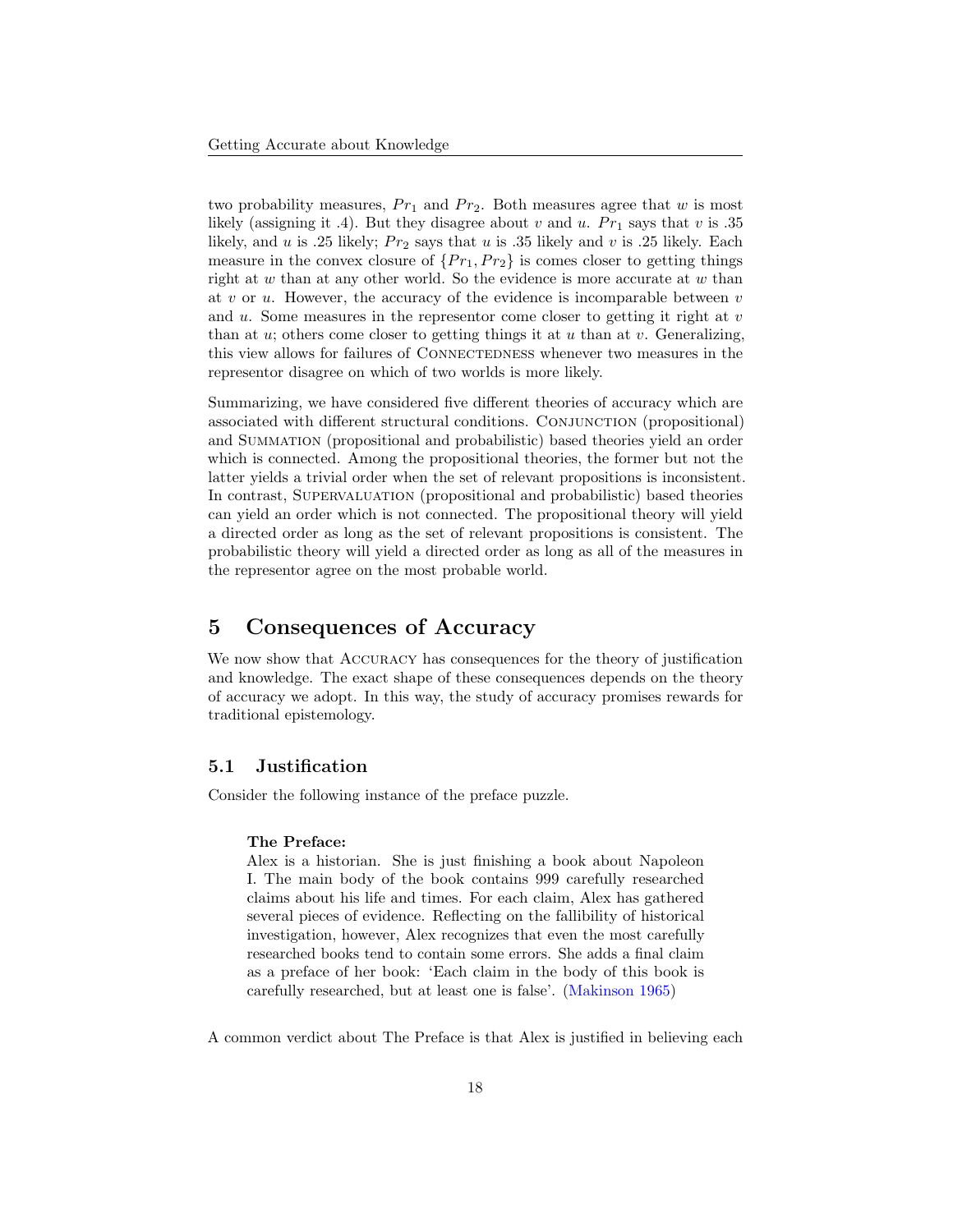of the claims in the preface and body of her book. This requires rejecting CONSISTENCY:

CONSISTENCY If you are justified in believing each of  $p_1, ..., p_n$ , then  $\{p_1, ..., p_n\}$  is consistent.

Consistency says that any finite set of justified propositions must be jointly consistent. We will show that, in the presence of relatively weak assumptions, STRONG and WEAK ACCURACY imply CONSISTENCY. Accordingly, there is at least some tension between the stronger forms of Accuracy and standard treatments of preface puzzles.

The first assumption is that if you can epistemically rule out the possibility that you know that  $p$ , believing that  $p$  would be unjustified. That is, to be justified in believing  $p$  one must be in a state epistemically indiscriminable from being in a position to know  $p^{26}$  $p^{26}$  $p^{26}$ 

Caution You aren't justified in believing what you can know you can't know.

Versions of CAUTION have been embraced by [Lenzen](#page-26-27) [\(1978\)](#page-26-27); [Stalnaker](#page-27-4) [\(2006\)](#page-27-4); [Williamson](#page-27-3) [\(2013\)](#page-27-3); [Rosenkranz](#page-27-27) [\(2018\)](#page-27-27) and [Carter and Goldstein](#page-25-6) [\(2021\)](#page-25-6) among others. CAUTION is especially natural for those who accept a norm of belief which requires one to be in a state as least as strong as knowledge.<sup>[27](#page-18-1)</sup> If you are in a position to know that you fail to satisfy the norm governing some kind of action, then presumably you would be unjustified in performing that action.

However, those who endorse a norm of belief weaker than knowledge also have reason to entertain CAUTION. In many cases, the only way of coming to know that you do not know  $p$  will be by coming to know either that  $p$  is false, that  $p$  is unjustified, or that your evidence regarding  $p$  is not appropriately connected to the matter of whether  $p$ . Yet knowledge that your epistemic position regarding  $p$  is defective in one of these ways is, arguably, sufficient to defeat justification for believing p.

The second assumption is that the accuracy ordering is directed. That is, for any worlds which share the same evidence it is possible to find a world with that evidence at which it is at least as accurate as it is at both. As we have seen, this will hold on many (though not all) of the ways of characterizing accuracy we considered.

Finally, as an idealization, we assume that the agent's evidence is transparent to her.<sup>[28](#page-18-2)</sup>

Transparency You can know you possess the evidence you possess.

<span id="page-18-0"></span><sup>&</sup>lt;sup>26</sup>Let  $J(w)$  be the set of propositions justified at w. Then CAUTION says that if  $p \in J(w)$ , then  $\exists v \in \bigcap K(w) : p \in K(v)$ .

<span id="page-18-1"></span><sup>&</sup>lt;sup>27</sup>See [Williamson](#page-27-18) [\(2000\)](#page-27-18); [Adler](#page-25-23) [\(2003\)](#page-25-23); [Sutton](#page-27-28) [\(2005,](#page-27-28) [2007\)](#page-27-29); ?; and ? among others.

<span id="page-18-2"></span><sup>&</sup>lt;sup>28</sup>TRANSPARENCY says that for any  $w, E(w) \in K(w)$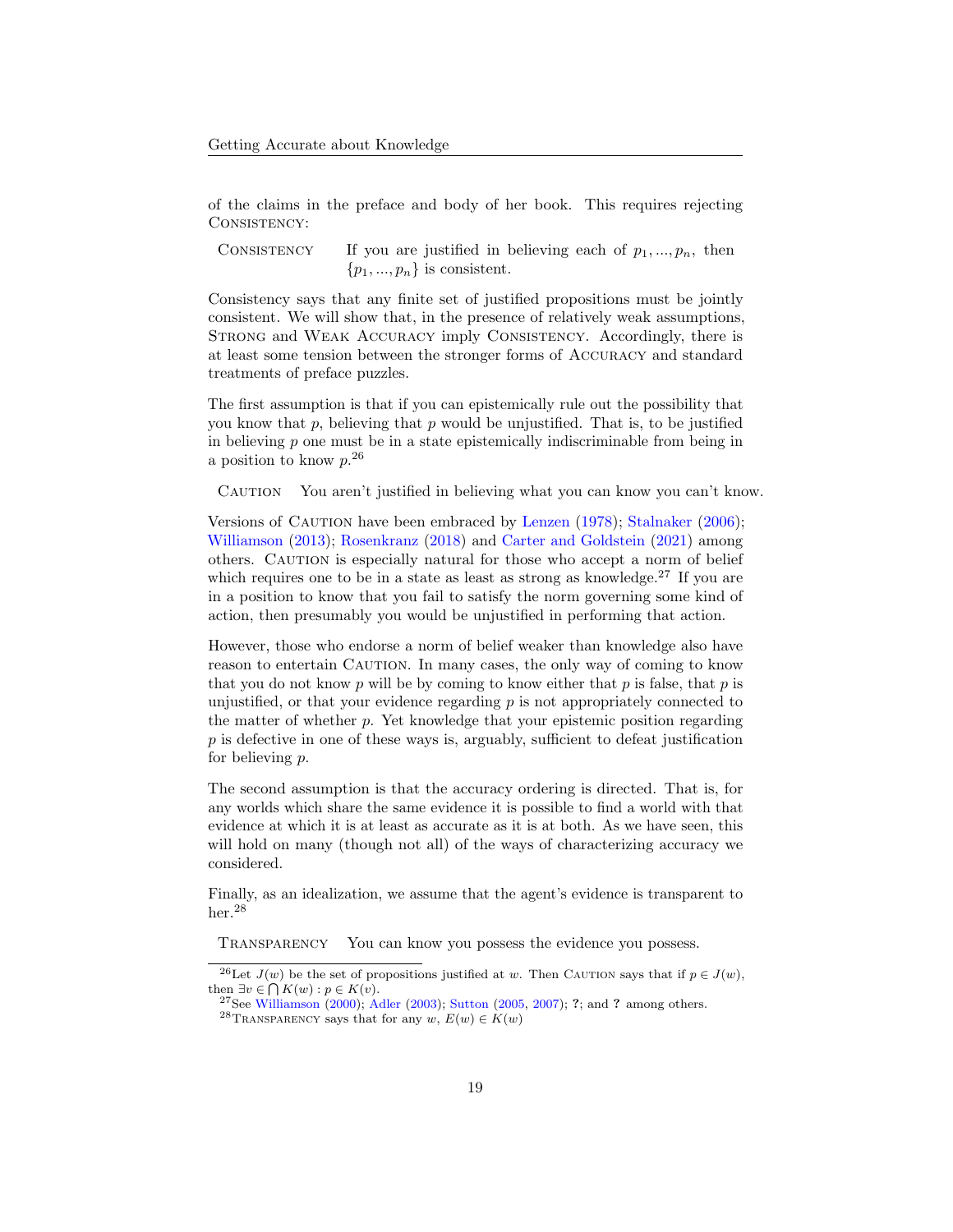Before presenting it in full, we sketch our argument informally. DIRECTEDNESS implies that for any finite set of worlds,  $X$ , which share the same evidence, it is possible to find a world with the same evidence which is at least accurate as all of them. By Weak Accuracy, there is a world at least as accurate as the latter world at which you can know at least as much as you can at each of the worlds in X. By factivity, the propositions which can be known at this world must be consistent. So, the union of the propositions which can be known at worlds in  $X$  must be consistent too. It follows that, for any finite set of worlds which share the same evidence, the propositions which can be known at those worlds must be consistent. But, by CAUTION, you are justified in believing each member of a set of propositions only if, for each proposition in that set, there is a world compatible with what you can know at which it can be known. By the assumption that evidence is transparent, all worlds compatible with what you can know must share the same evidence. Yet, putting these observations together, it follows that for any finite set of propositions, you are justified in believing each member of that set only if the set is consistent.

<span id="page-19-0"></span>Fact 1. WEAK ACCURACY, DIRECTEDNESS, TRANSPARENCY and CAUTION imply Consistency.

*Proof:* Let  $J(w)$  be the set of propositions justified at w. We assume that knowledge is factive, so that  $w \in \bigcap K(w)$ . Suppose for reductio that for some series  $p_1, ..., p_n$  of jointly inconsistent propositions,  $\{p_1, ..., p_n\} \subseteq J(w)$ . First, CAUTION implies that for each  $p_i \in \{p_1, ..., p_n\}$ , there is some world  $w_i \in \bigcap K(w)$ such that  $p_i \in K(w_i)$ . By the assumption that evidence is transparent, it follows  $w_1, ..., w_n \in E(w)$ . By DIRECTEDNESS, we can infer that there is some world  $w_{n+1} \in E(w)$  such that for each  $w_i$ :  $w_i \leq w_{n+1}$ . So, by WEAK ACCURACY, there is a world  $w_{n+2} \in E(w)$  where  $\{p_1, ... p_n\} \subseteq K(w_{n+2})$ . By factivity, it follows that  $w_{n+2} \in \bigcap \{p_1, ..., p_n\}$ . But  $p_1, ..., p_n$  are jointly inconsistent, so  $\bigcap \{p_1, ..., p_n\} = \emptyset$ . Contradiction.

Since STRONG ACCURACY implies WEAK ACCURACY, it follows immediately from Fact [1](#page-19-0) that STRONG ACCURACY, DIRECTEDNESS, TRANSPARENCY and Caution imply Consistency as well. No corresponding result holds for Very Weak Accuracy, however. The key is that the weaker principle permits us to infer only, for each  $w_i$ , the existence of a world at least as accurate as  $w_{n+1}$  at which at least as much can be known as at  $w_i$ . It does not permit us to infer the existence of a world at least as accurate as  $w_{n+1}$  at which at least as much can be know as at each  $w_i$ .

One response to **Fact [1](#page-19-0)** would be to reject CAUTION. After all, there is a class of cases where CAUTION is controversial. You cannot know, on the basis of your poor odds alone, that you will lose a fair lottery. In fact, given sufficient reflection, you can know that you cannot know this. Yet, according to some, you are nevertheless justified in believing that you will lose (e.g., [Kyburg](#page-26-28) [\(1961\)](#page-26-28); [Foley](#page-25-24) [\(1993\)](#page-25-24); [Christensen](#page-25-25) [\(2005\)](#page-25-25); and [Sturgeon](#page-27-30) [\(2008\)](#page-27-30)).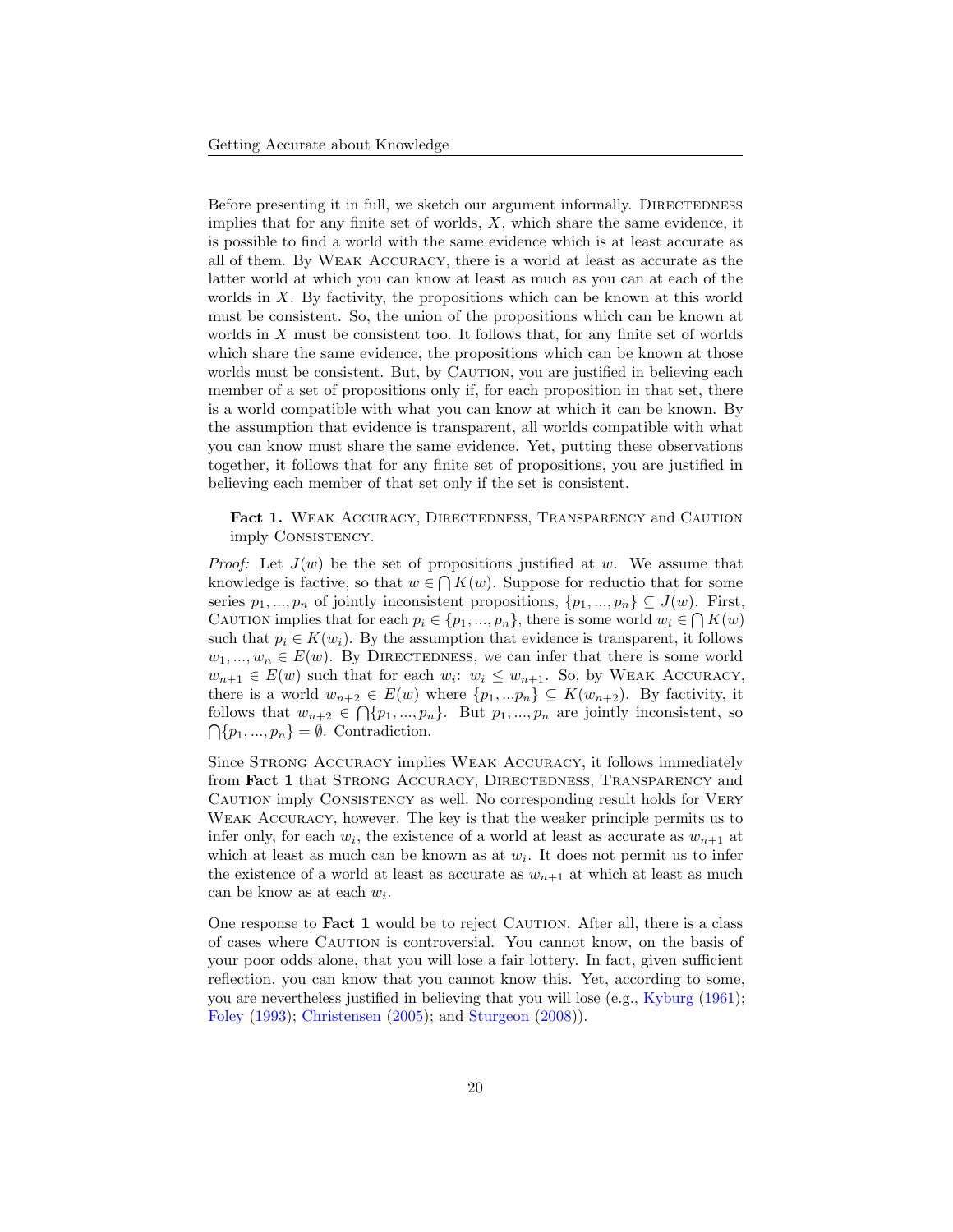Giving up CAUTION in general is insufficient. It is not enough that there merely be some counter-instances to CAUTION. Every failure of CONSISTENCY must be a failure of CAUTION. Holding fixed WEAK ACCURACY and DIRECTEDNESS, our argument establishes that if your evidence justifies an inconsistent set of propositions, then one of the propositions is known to be unknown. This strikes us as implausible.

The class of cases which motivate relinquishing CAUTION all involve statistical evidence of some kind. Some of these cases are also cases of Consistency failure. If you are justified in believing, of each ticket, that it will lose, then the lottery will be a case in which a failure of CAUTION accompanies a failure of Consistency. Crucially, however, Consistency failures also arise in cases involving no statistical evidence, like the Preface.[29](#page-20-0) Yet, the Preface is not a good candidate for CAUTION failure. Alex is not in a position to know, of any of the 1,000 claims in her book, that it is unknown. While she knows that she does not know every claim, she does not know which claims she does not know. If so, CAUTION cannot be what is wrong in cases of this kind. $30$ 

Instead of rejecting CAUTION, one might instead reject TRANSPARENCY. TRANSparency is at best an idealization. Creatures like us, endowed with imperfect introspection, frequently fail to be in a position to know what evidence we have.

As with CAUTION, however, any such response must be general. Our results establish that there cannot be any cases in which each of the three premises holds and yet an inconsistent set of propositions is justified. But the Preface need not be a case of introspective failure: we can imagine a preface case where the agent's evidence is transparent to her without feeling any pressure to insist that what she is justified in believing must be consistent.<sup>[31](#page-20-2)</sup>

A third reponse rejects DIRECTEDNESS. DIRECTEDNESS is not guaranteed to hold under every theory in §[4.](#page-8-0) In particular, consider the result of combining propositional Supervaluation with an account on which the propositions representing evidence are not required to be consistent. This theory is compatible with failures of DIRECTEDNESS. For suppose that the set of relevant propositions is inconsistent.[32](#page-20-3) Then at any pair of worlds making distinct maximal consistent

<span id="page-20-0"></span><sup>29</sup>One might worry that the grounds for Alex's claim in her preface are statistical, in a way which constitutes a barrier to knowledge. We can side-step this kind of concern by stipulating that the claim is based on the testimony of a reliable (though fallible) copy-editor instead.

<span id="page-20-1"></span><sup>&</sup>lt;sup>30</sup>Indeed, even if CAUTION fails in our earlier preface example, we can construct a variant in which CAUTION is locally indisputable. Consider the set of all propositions which the agent justifiably believes and which, for all the agent knows, the agent knows. Reflecting on her fallibility, the agent seems justified in believing that at least one of these many claims is false. In this case, there must be a Consistency failure with respect to this set. But, by hypothesis, CAUTION holds locally.

<span id="page-20-2"></span><sup>31</sup>An alternative form of the argument can be run without assuming transparency of evidence, by replacing CAUTION with the principle that if you are justified in believing  $p$  at  $w$ , then there is a v in  $E(w)$  where you know p. See [Bird](#page-25-26) [\(2007\)](#page-25-26) and [Ichikawa](#page-26-29) [\(2014\)](#page-26-29) for a defense of principles of this general form.

<span id="page-20-3"></span><sup>32</sup>Whether the preface is such a case is unclear. It will depend on which claims in the book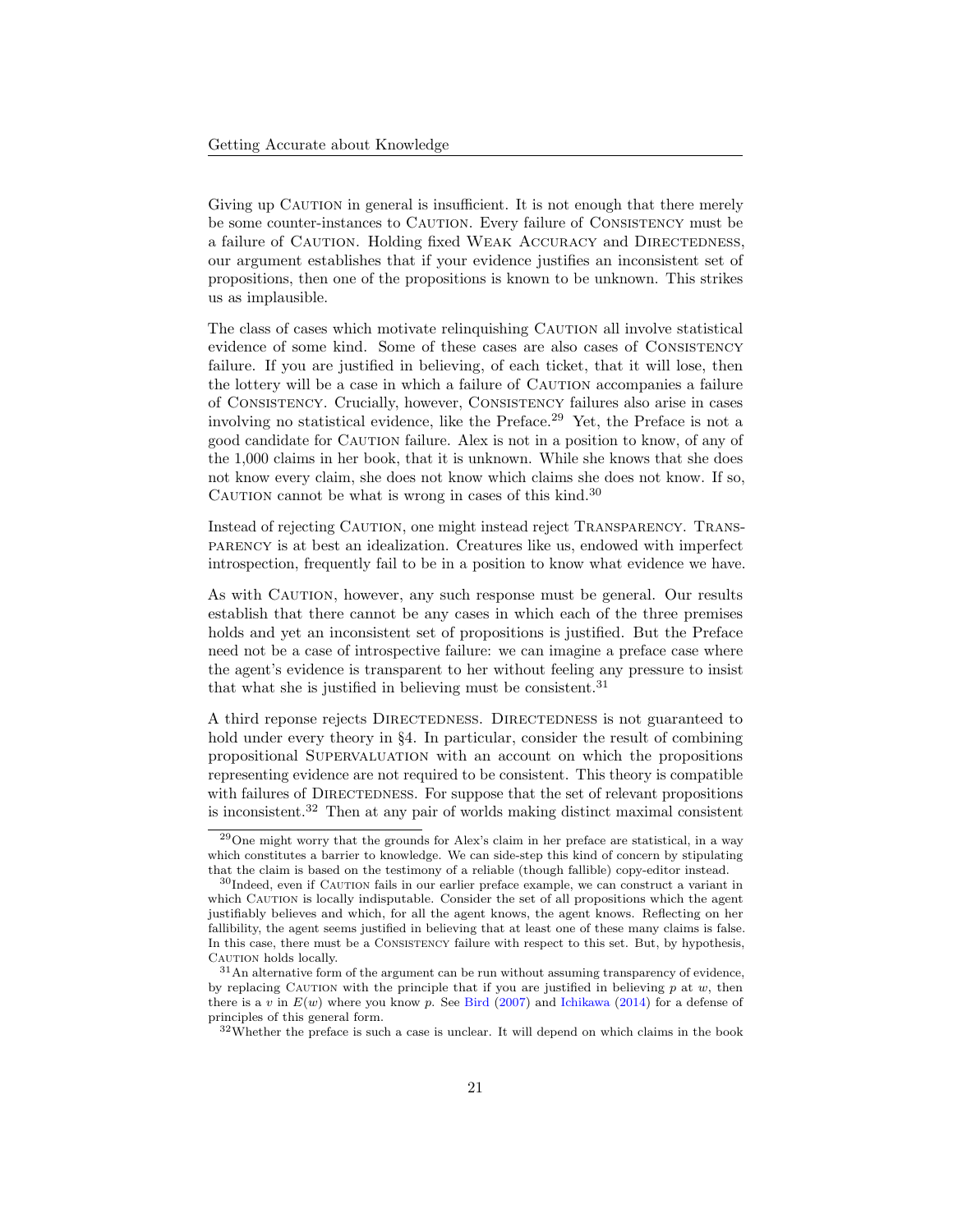subsets of that set true, there will be no world with the same evidence which is at least as accurate as both. Under Supervaluation, such a world would need to make every proposition in each maximal consistent subset true. Yet the two sets are maximal and distinct. In this way, adopting a model of accuracy along these lines can allow its proponent to accommodate the possibility of inonsistent sets of justified propositions without rejecting Weak Accuracy.

By contrast, several other theories of accuracy we considered did require Directedness. For example, according to World Probability the accuracy of the evidence at a world is proportionate to the evidential probability of that world, then the evidence is most accurate at whichever world has the highest evidential probability. Proponents of such a theory must choose between Weak Accuracy, Consistency, and Caution. Things go similarly for propositional theories of accuracy which appeal to CONJUNCTION or SUMMATION.

The final response would be to reject WEAK ACCURACY (and, hence, STRONG Accuracy). As we saw above, this approach would be compatible with retaining Very Weak Accuracy, as an attempt to capture the informal idea with which we started. As we noted in §[2,](#page-1-0) VERY WEAK ACCURACY is very weak. It is compatible with there being two propositions, each of which can be known when one's evidence is inaccurate, but which could not be known simultaneously, regardless of how accurate one's evidence were. One lesson of the Preface may be that this is the most we can hope for.

We've seen that some, but not all, of our accuracy principles are in tension with structural properties widely attributed of justification. In the next section, we'll see that all of these principles lead to surprising consequences for the theory of knowledge.

### <span id="page-21-0"></span>5.2 Knowledge

Accuracy also has consequences for the theory of knowledge. It generates a type of epistemic blindspot, implying that agents cannot know that their evidence is inaccurate.

Suppose that  $w$  and  $v$  agree on the evidence and that the evidence is more accurate at  $v$  than  $w$ . Suppose for reductio that at  $w$  the agent knows her evidence is less accurate than at  $v$ . VERY WEAK ACCURACY implies that there is a world  $z$  that is at least as accurate as  $v$  and where the agent knows at least as much as at  $w$ . This contradicts our assumption that at  $w$  the agent knows her evidence is less accurate than at v, since this would imply that the agent at

are relevant to the accuracy of the Preface agent's evidence. On one way of characterizing the Preface case we consider, only claims in the body of the book are directly justified. Accordingly, if only directly justified propositions represent evidence, the set of propositions representing the agent's evidence will be consistent. It is possible that, under this kind of approach, whether accuracy is directed in a preface-style case may vary according to details of how it is spelled out. We briefly consider these issues, in relation to what can be known in the Preface, in §[5.2.](#page-21-0)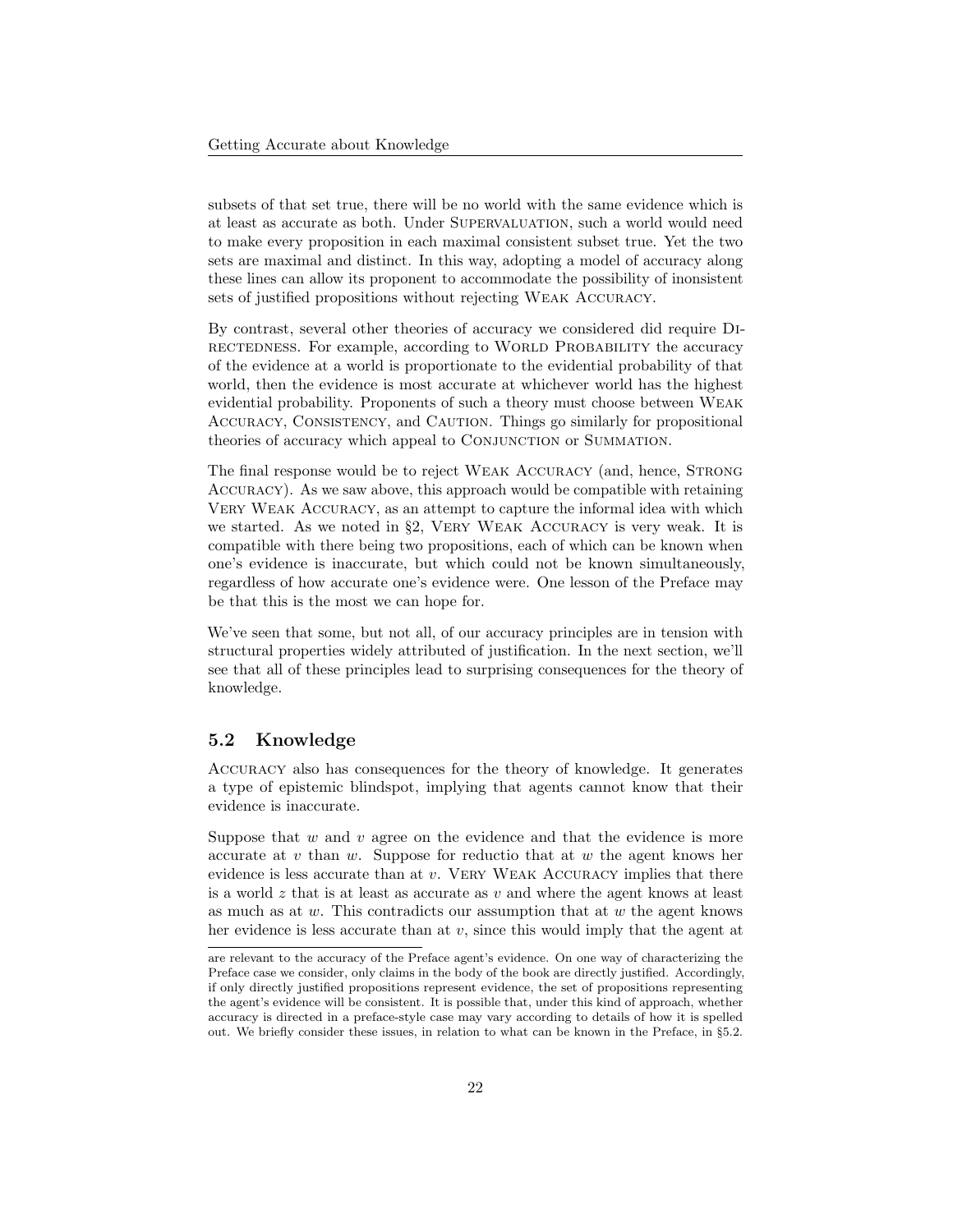z knows she is not in z.

Generalizing from this case, Very Weak Accuracy implies that at any world  $w$  and any world  $v$  more accurate and with the same evidence, it is compatible with what the agent knows at  $w$  that her evidence is at least as accurate as it is v. Where  $Acc(w) = \{v \in E(w) \mid w \leq v\}$  is the set of worlds in  $E(w)$  that are at least as accurate as  $w$ , we can put this as follows:

WEAK BLISSFUL IGNORANCE  $\forall v \in Acc(w) : \bigcap (Acc(v) \cup K(w)) \neq \emptyset$ .

WEAK BLISSFUL IGNORANCE implies that if there are any worlds at which an agent's evidence is maximally accurate, then she cannot rule out that she is in such a world.

STRONG ACCURACY implies something stronger. Suppose again that  $w$  and  $v$ agree on the evidence and that the evidence is at least as accurate at  $v$  as at  $w$ . STRONG ACCURACY implies that what can be known at  $v$  includes what can be known at  $w$ . But factivity implies that what can be known at  $v$  is consistent with being in  $v$ . The result is that at  $w$  an agent cannot know she is not in  $v$ . More generally, STRONG ACCURACY implies a kind of obliviousness to actual inaccuracy. At any world  $w$ , any world  $v$  where the agent's evidence is at least as accurate as at  $w$  is epistemically possible.

```
STRONG BLISSFUL IGNORANCE
                               \bigcap K(w).
```
Strong Blissful Ignorance is stronger than Weak Blissful Ignorance. It does not merely say that, for every way of being more accurate, it is always epistemically possible that one's evidence is at least as accurate as that. It says that every way of being more accurate while having the same evidence is epistemic possible.[33](#page-22-0)

WEAK BLISSFUL IGNORANCE is a correlate of the kind of enrichment of antiskepticism which holds that one's epistemic position is better in good case than it is in the bad case. If one knows strictly more in the good case than the bad case then in the bad case, one cannot know that one is not in the good case. STRONG BLISSFUL IGNORANCE extends this view to say that every bad case stands in a similar relation to any better case.

What our two blissful ignorance principles say exactly depends on what accuracy is. For example, if WORLD PROBABILITY is correct, then each says something about what the agent can know about the evidential probabilities. Strong BLISSFUL IGNORANCE says that at any world w, any world as likely as  $w$ according to the evidential probabilities is compatible with the agent's knowledge (cf. [Goldstein and Hawthorne](#page-25-8) [\(forthcoming\)](#page-25-8)). Weak Blissful Ignorance

<span id="page-22-0"></span> $^{33}\rm{STRONG}$  BLISSFUL IGNORANCE and KK imply STRONG ACCURACY within a normal modal logic for knowledge. Suppose that  $w$  and  $v$  have the same evidence and that  $v$  is as accurate as w. Suppose some  $p$  is known at w and is unknown at v. Then KK implies that v is not epistemically accessible from  $w$  (since it is known at  $w$  that  $p$  is known). But this contradicts Strong Blissful Ignorance.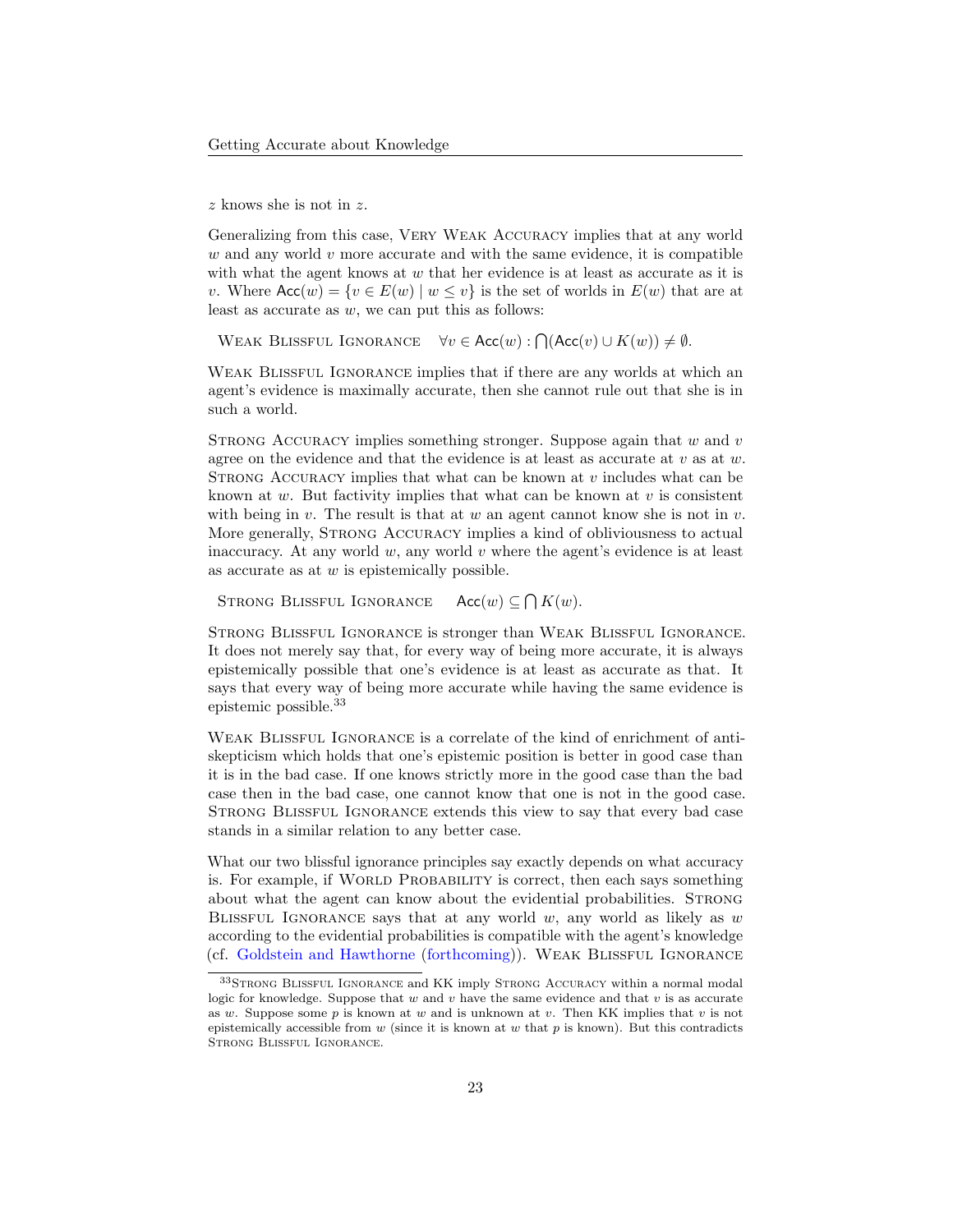says that at any world  $w$ , if  $v$  is at least as likely as  $w$ , then it is compatible with the agent's knowledge that they are at a world whose evidential probability is at least as high as v.

By contrast, consider our propositional theories of accuracy. Under SUPERVAL-UATION, the evidence is at least as accurate at w as at v iff every proposition representing it which is true at  $v$  is true at  $w$ . In this case, STRONG BLISSFUL IGNORANCE says that you can't know, of any proposition representing your evidence, that that proposition is false. Weak Blissful Ignorance says that, for each maximal consistent subset of the propositions representing your evidence, you can't know that some member of that set is false.

Is either variant of blissful ignorance tenable? Proponents of the enriched antiskepticism discussed in §[3.1](#page-4-2) certainly think so. As [Williamson](#page-27-18) [\(2000\)](#page-27-18) puts it "part of the badness of the bad case is that one cannot know just how bad one's case is" (165). However, preface cases have the potential to pose some trouble for this view. In particular, depending on the characterization of evidence, both blissful ignorance principles will be incompatible with the possibility of an agent possessing knowledge in the Preface.

Say that an agent has preface knowledge iff she knows that some claim in the body of the book is false. Whether blissful ignorance principles are compatible with preface knowledge depends on the relative accuracy of 'preface worlds' (where some claim in the body of the book is false), and 'body worlds' (where every claim in the body of the book is true). STRONG BLISSFUL IGNORANCE rules out preface knowledge on the assumption that, for any preface world, there is some body world which is at least as accurate. Weak Blissful Ignorance rules out preface knowledge on the assumption that, for every preface world, there is a more accurate body world at which all of the worlds at least as accurate are body worlds.

The relative accuracy of body and preface worlds depends on the underlying conception of accuracy and evidence. In probabilistic theories, this boils down to the relative evidential probability of preface and body worlds. On propositional theories, what will matter is whether the propositions representing the agent's evidence include the claims in the book or only those in its main body.<sup>[34](#page-23-0)</sup> As above, the tenability of Accuracy turns out to depend on broad issues to do

<span id="page-23-0"></span><sup>34</sup>As noted in footnote [32,](#page-20-3) the fact that the preface claim is justified by an agent's evidence does not by itself settle whether it represents that evidence. If only directly justified propositions are relevant and the preface is not directly justified, then Weak Blissful Ignorance may rule out preface knowledge. The same holds if only propositions which are evidence represent it and only claims in the body of the book meet the standard of evidence.

It appears coherent to accept that the preface claim may be known in preface worlds even if one denies that it is directly justified or part of evidence. Similarly, it appears coherent to entertain the possibility of acquiring preface knowledge on the basis of evidence which makes each individual preface world less likely than some body world. After all, assuming body claims are probabilistically independent, this will be the case wherever each body claim has a probability greater than .5. Yet, for the reasons noted above, both these positions will be incompatible with Accuracy.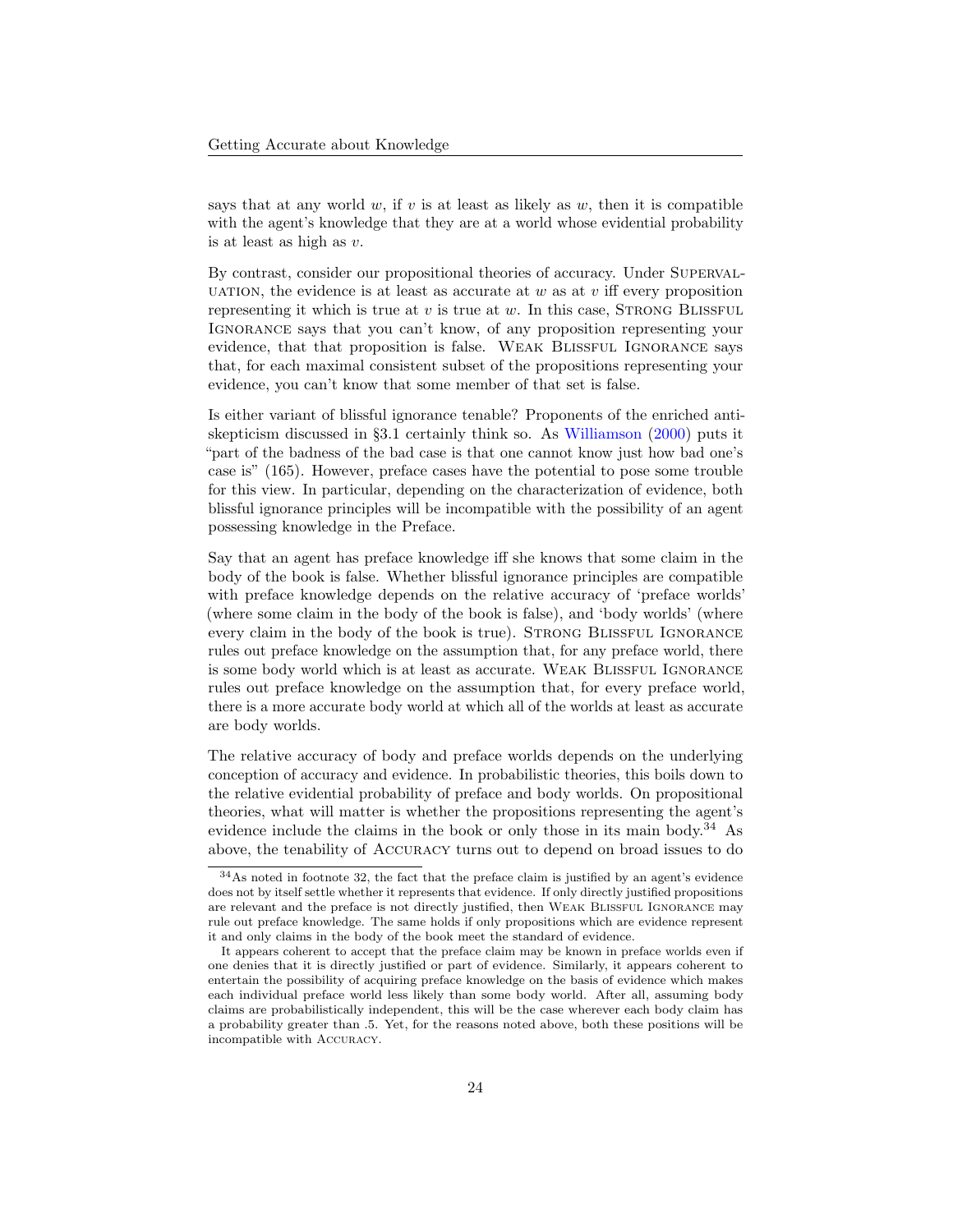with one's theory of evidence and accuracy.

# 6 Conclusion

Accuracy says that what an agent knows is constrained by the accuracy of her evidence. But Accuracy does not by itself offer a complete theory of knowledge. One question for future research is whether it is possible to offer an accuracy-first reduction of knowledge to evidential accuracy. Here, one option is to define knowledge directly in terms of the accuracy ordering. For example (following similar ideas about normality in [Beddor and Pavese](#page-25-5) [2018](#page-25-5) and [Goodman and](#page-25-2) [Salow](#page-25-2) [2018\)](#page-25-2), a natural proposal would be that an agent is in a position to know p at w iff p is entailed by  $Acc(w)$ .<sup>[35](#page-24-0)</sup> This is a full-fledged accuracy-first theory of knowledge that implies STRONG ACCURACY. Open questions for future research include how and whether this kind of proposal can be varied to produce interesting accuracy-first alternatives, including those that validate Weak or VERY WEAK ACCURACY without STRONG ACCURACY.

<span id="page-24-0"></span><sup>35</sup>See [Goldstein and Hawthorne](#page-25-8) [\(forthcoming\)](#page-25-8); [Goodman and Salow](#page-25-3) [\(manuscript\)](#page-25-3) and [Carter](#page-25-27) [\(forthcoming\)](#page-25-27) for a development of this proposal where accuracy is understood in terms of WORLD PROBABILITY.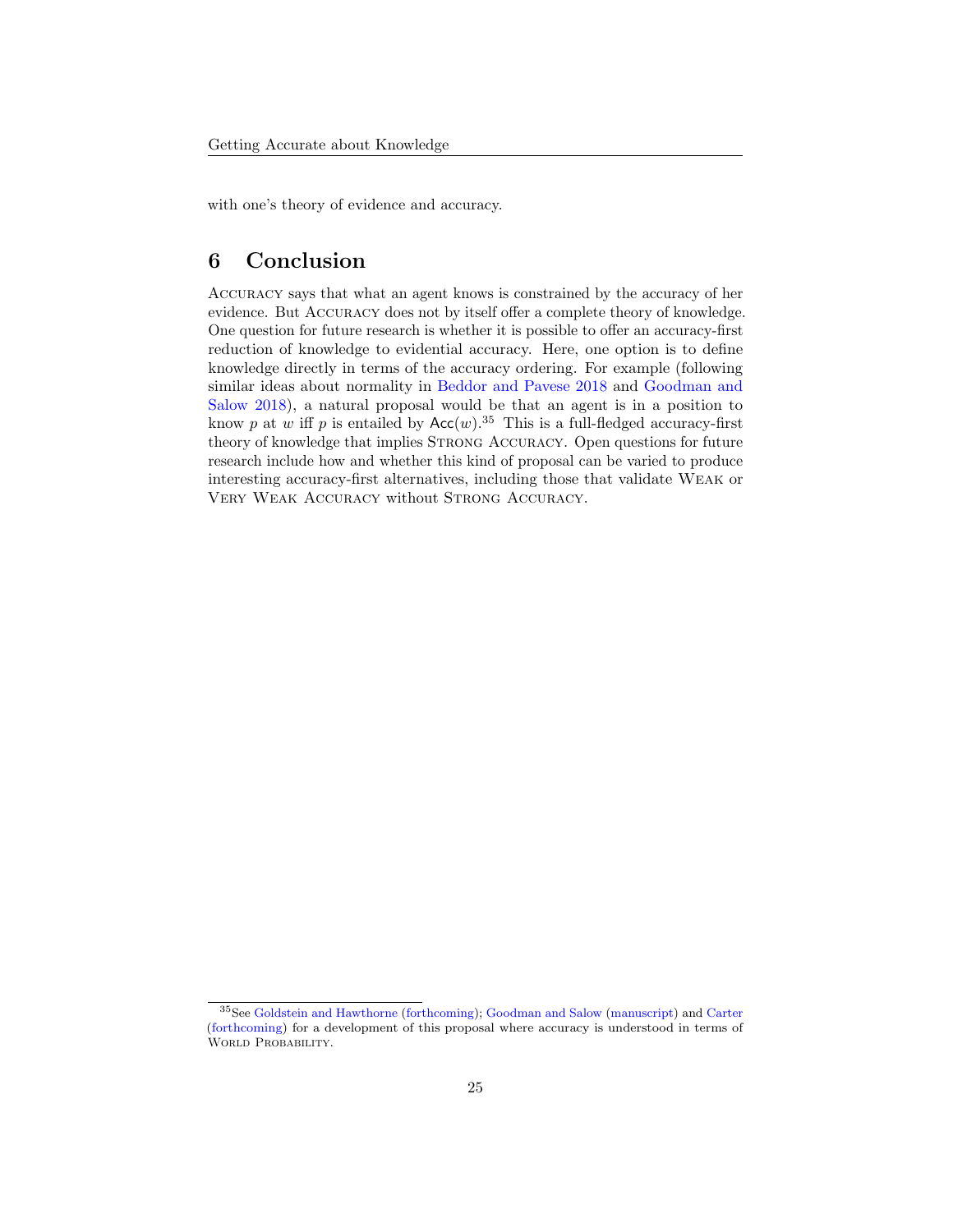### References

<span id="page-25-23"></span>Adler, J. (2003), Belief 's Own Ethics, MIT Press.

- <span id="page-25-11"></span>Arnold, A. (2013), 'Some evidence is false', Australasian Journal of Philosophy 91(1), 165–172.
- <span id="page-25-18"></span>Beddor, B. (2020), 'New work for certainty', *Philosophers' Imprint* 20(8).
- <span id="page-25-5"></span>Beddor, B. and Pavese, C. (2018), 'Modal virtue epistemology', Philosophy and Phenomenological Research .

<span id="page-25-12"></span>Bird, A. (2004), 'Is evidence non-inferential?', Philosophical Quarterly 54(215), 252–265.

- <span id="page-25-26"></span>Bird, A. (2007), 'Justified judging', Philosophy and Phenomenological Research 74(1), 81–110.
- <span id="page-25-17"></span>Brier, G. (1950), 'Verification of forecasts expressed in terms of probability', Monthly Weather Review 78, 1–3.
- <span id="page-25-20"></span>Callahan, L. F. (forthcoming), 'Epistemic existentialism', Episteme pp. 1–16.
- <span id="page-25-7"></span>Carter, S. (2019), 'Higher order ignorance inside the margins', Philosophical Studies pp. 1–18.
- <span id="page-25-27"></span>Carter, S. (forthcoming), 'Degrees of Assertability', Philosophy and Phenomenological Research .
- <span id="page-25-6"></span>Carter, S. and Goldstein, S. (2021), 'The normality of error', *Philosophical Studies*.
- <span id="page-25-0"></span>Chalmers, D. J. (2006), Perception and the fall from eden, in T. S. Gendler and J. Hawthorne, eds, 'Perceptual Experience', Oxford University Press, pp. 49–125.
- <span id="page-25-25"></span>Christensen, D. (2005), Putting Logic in its Place, Oxford University Press.
- <span id="page-25-4"></span>Cohen, S. and Comesaña, J. (2013), 'Williamson on gettier cases and epistemic logic', Inquiry: An Interdisciplinary Journal of Philosophy 56(1), 15–29.
- <span id="page-25-14"></span>Conee, E. and Feldman, R. (2008), Evidence, in Q. Smith, ed., 'Epistemology: New Essays', Oxford University Press.
- <span id="page-25-13"></span>Davidson, D. (2001), Subjective, Intersubjective, Objective: Philosophical Essays Volume 3, Clarendon Press.
- <span id="page-25-15"></span>Dorst, K. (2019), 'Lockeans maximize expected accuracy', Mind 128(509), 175–211.
- <span id="page-25-19"></span>Douven, I. (2009), 'Uniqueness revisited', American Philosophical Quarterly 46(4), 347– 361.
- <span id="page-25-16"></span>Easwaran, K. (2016), 'Dr. truthlove or: How i learned to stop worrying and love bayesian probabilities', Noûs  $50(4)$ , 816–853.
- <span id="page-25-10"></span>Fantl, J. and McGrath, M. (2009), Knowledge in an Uncertain World, Oxford University Press.
- <span id="page-25-24"></span>Foley, R. (1993), Working Without a Net, Oxford University Press.
- <span id="page-25-21"></span>Fraassen, B. C. V. (1980), 'Rational belief and probability kinematics', Philosophy of Science 47(2), 165–187.
- <span id="page-25-9"></span>Goldman, A. (2009), Williamson on knowledge and evidence, in P. Greenough, D. Pritchard and T. Williamson, eds, 'Williamson on Knowledge', Oxford University Press, pp. 73–91.
- <span id="page-25-8"></span>Goldstein, S. and Hawthorne, J. (forthcoming), 'Knowledge from multiple experiences', Philosophical Studies pp. 1–32.
- <span id="page-25-1"></span>Goodman, J. (2013), 'Inexact knowledge without improbable knowing', Inquiry: An Interdisciplinary Journal of Philosophy  $56(1)$ , 30–53.
- <span id="page-25-2"></span>Goodman, J. and Salow, B. (2018), 'Taking a chance on kk', Philosophical Studies  $175(1), 183-196.$
- <span id="page-25-22"></span>Goodman, J. and Salow, B. (2021), 'Knowledge from Probability', Electronic Proceedings in Theoretical Computer Science 335, 171–186.
- <span id="page-25-3"></span>Goodman, J. and Salow, B. (manuscript), 'Epistemology normalized'.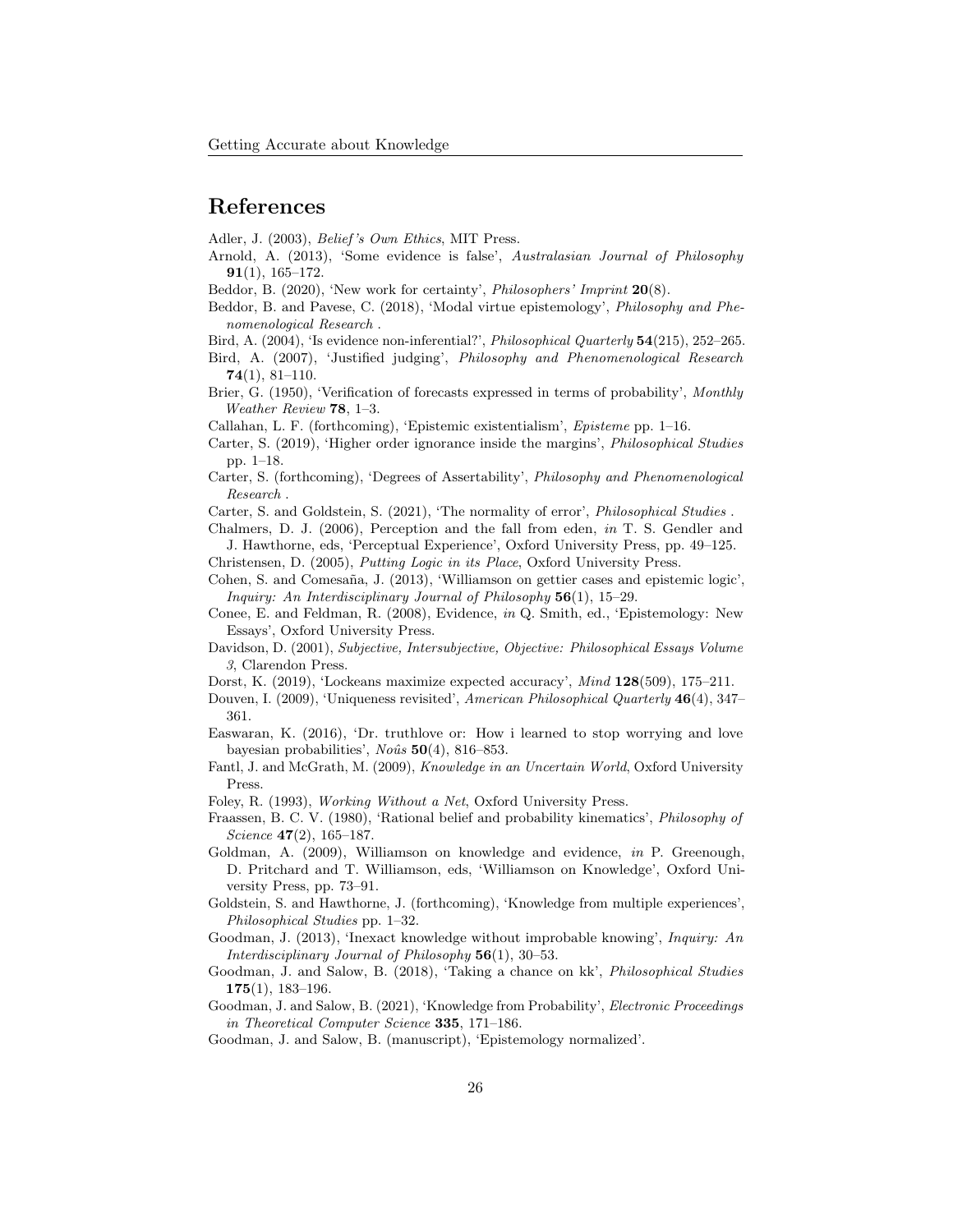<span id="page-26-6"></span>Greco, D. (2014), 'Could kk be ok?', Journal of Philosophy 111(4), 169-197.

- <span id="page-26-9"></span>Hawthorne, J. (2003), Knowledge and Lotteries, Oxford University Press.
- <span id="page-26-5"></span>Hawthorne, J. (Forthcoming), The epistemic use of 'ought', in L. Walters and J. Hawthorne, eds, 'Conditionals, Paradoxes, and Probability: Themes from the Philosophy of Dorothy Edgington', Oxford University Press.
- <span id="page-26-4"></span>Heylen, J. (2016), 'Being in a position to know and closure', Thought: A Journal of Philosophy  $5(1)$ , 63-67.
- <span id="page-26-10"></span>Hilpinen, R. (1976), Approximate truth and truthlikeness, in M. Przełecki, K. Szaniawski and R. W'Ojcicki, eds, 'Formal Methods in the Methodology of the Empirical Sciences', Reidel, pp. 19–42.
- <span id="page-26-16"></span>Huemer, M. (2006), 'Phenomenal conservativism and the internalist intuition', American Philosophical Quarterly .
- <span id="page-26-12"></span>Hyman, J. (2006), 'Knowledge and evidence', Mind 115(460), 891–916.
- <span id="page-26-29"></span>Ichikawa, J. J. (2014), 'Justification is potential knowledge', Canadian Journal of Philosophy 44(2), 184–206.
- <span id="page-26-0"></span>Joyce, J. M. (1998), 'A nonpragmatic vindication of probabilism', Philosophy of Science 65(4), 575–603.
- <span id="page-26-17"></span>Joyce, J. M. (2005), 'How degrees of belief reflect evidence', Philosophical Perspectives  $19(1)$ , 153-179.
- <span id="page-26-23"></span>Kelly, T. (2013), Evidence can be permissive, in M. Steup and J. Turri, eds, 'Contemporary Debates in Epistemology', Blackwell, p. 298.
- <span id="page-26-19"></span>Kieseppä, I. A. (1996 $a$ ), 'Truthlikeness for hypotheses expressed in terms of N quantitative variables', Journal of Philosophical Logic 25(2), 109–134.
- <span id="page-26-18"></span>Kieseppä, I. A. (1996b), Truthlikeness for Multidimensional, Quantitative Cognitive Problems, Synthese Library, Springer Netherlands.
- <span id="page-26-28"></span>Kyburg, H. E. (1961), Probability and the Logic of Rational Belief, Wesleyan University Press.
- <span id="page-26-20"></span>Kyburg, H. E. (1971), 'Epistemological probability', Synthese 23(2-3), 309–326.
- <span id="page-26-1"></span>Leitgeb, H. and Pettigrew, R. (2010a), 'An objective justification of bayesianism i: Measuring inaccuracy', Philosophy of Science 77(2), 201–235.
- <span id="page-26-2"></span>Leitgeb, H. and Pettigrew, R. (2010b), 'An objective justification of bayesianism ii: The consequences of minimizing inaccuracy', *Philosophy of Science*  $77(2)$ , 236–272.
- <span id="page-26-27"></span>Lenzen, W. (1978), 'Recent work in epistemic logic', Acta Philosophical Fennica 30.

<span id="page-26-24"></span>Levi, I. (1974), 'On indeterminate probabilities', Journal of Philosophy 71(13), 391–418.

<span id="page-26-25"></span>Levi, I. (1980), The Enterprise of Knowledge: An Essay on Knowledge, Credal Probability, and Chance, MIT Press.

<span id="page-26-11"></span>Lewis, D. K. (1973), Counterfactuals, Blackwell.

- <span id="page-26-13"></span>Littlejohn, C. (2012), Justification and the Truth Connection, Cambridge University Press.
- <span id="page-26-14"></span>Littlejohn, C. (2013), 'No evidence is false', Acta Analytica 28(2), 145–159.
- <span id="page-26-3"></span>Littlejohn, C. and Dutant, J. (2020), 'Justification, knowledge, and normality', Philosophical Studies 177(6), 1593–1609.
- <span id="page-26-7"></span>Loets, A. (forthcoming), 'Choice points for a theory of normality', Mind.
- <span id="page-26-26"></span>Maher, P. (2002), 'Joyce's argument for probabilism', *Philosophy of Science* **69**(1), 73– 81.
- <span id="page-26-8"></span>Makinson, D. C. (1965), 'The paradox of the preface', Analysis  $25(6)$ , 205.
- <span id="page-26-22"></span>Morrison, J. (2016), 'Perceptual confidence', Analytic Philosophy 57(1), 15–48.
- <span id="page-26-21"></span>Moser, P. K. (1988), 'The foundations of epistemological probability', Erkenntnis 28(2), 231–251.
- <span id="page-26-15"></span>Moser, P. K. (1989), Knowledge and Evidence, Cambridge University Press.